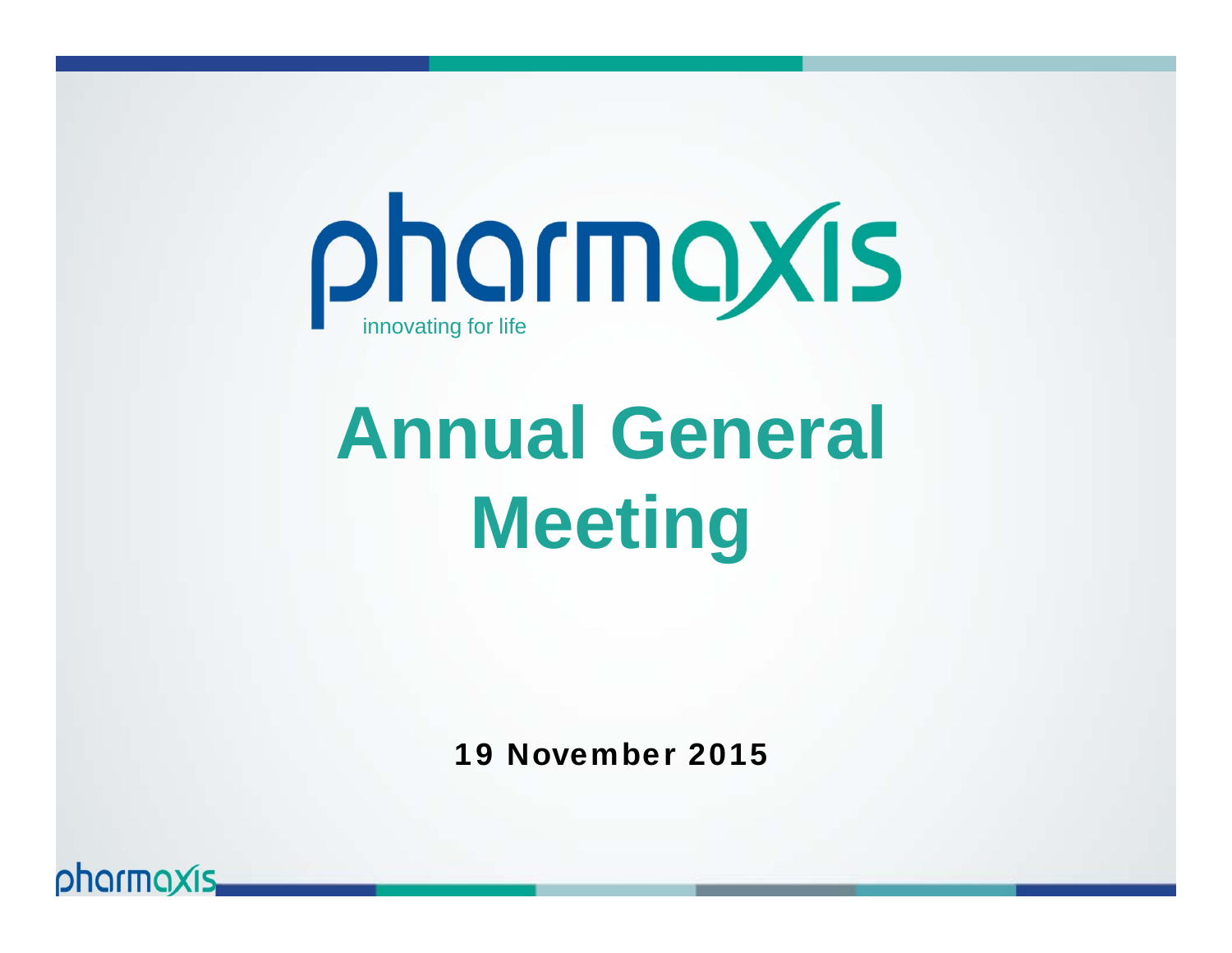# **Chairman's Address**

**Annual General Meeting**

**November 2015**

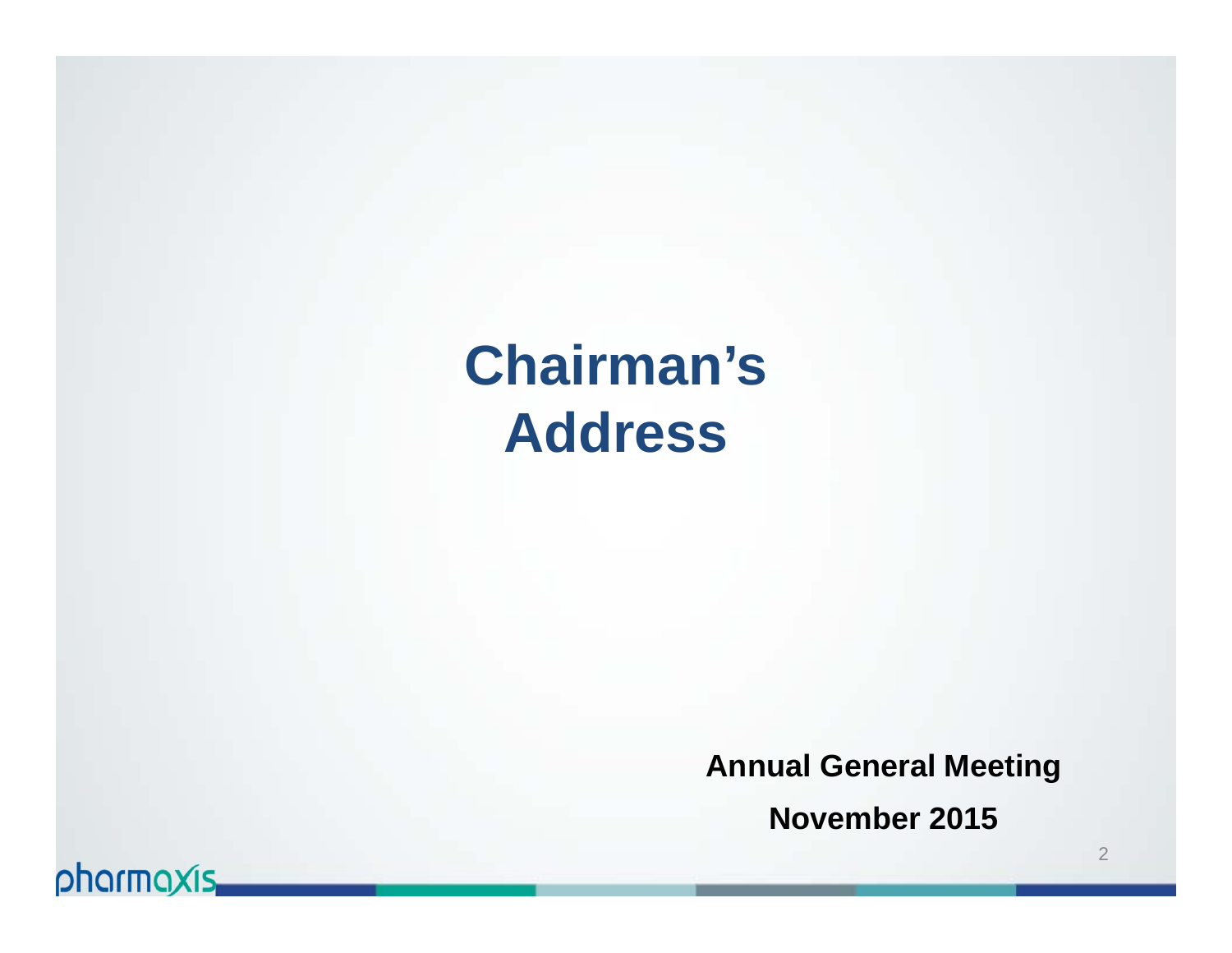

# **Investor Presentation**

Annual General Meeting Sydney: 19th November 2015

Gary Phillips CEO

pharmaxis,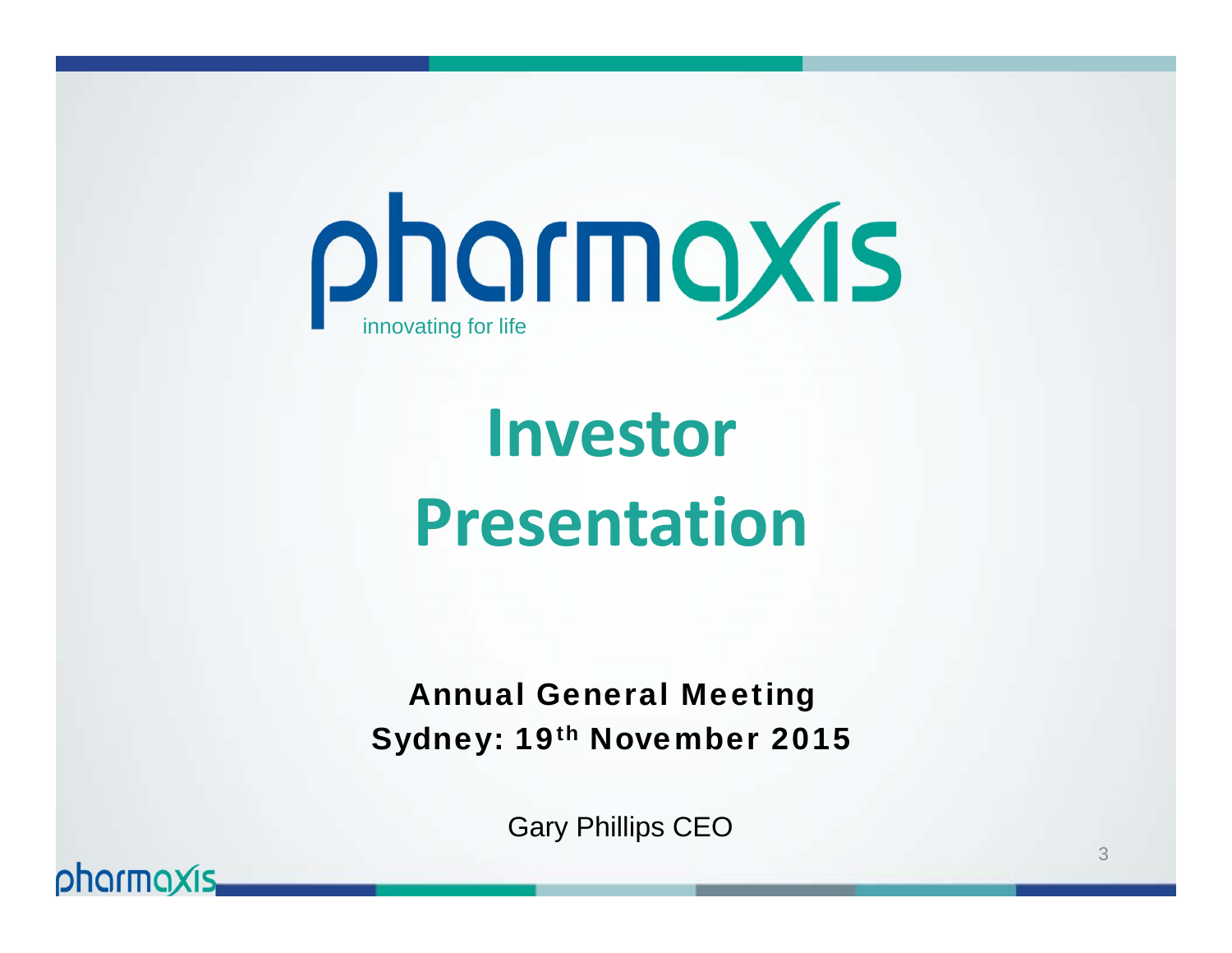### Forward looking statement

This document contains forward-looking statements, including statements concerning Pharmaxis' future financial position, plans, and the potential of its products and product candidates, which are based on information and assumptions available to Pharmaxis as of the date of this document. Actual results, performance or achievements could be significantly different from those expressed in, or implied by, these forward-looking statements. These forward-looking statements are not guarantees or predictions of future results, levels of performance, and involve known and unknown risks, uncertainties and other factors, many of which are beyond our control, and which may cause actual results to differ materially from those expressed in the statements contained in this document. Except as required by law we undertake no obligation to update these forward-looking statements as a result of new information, future events or otherwise.

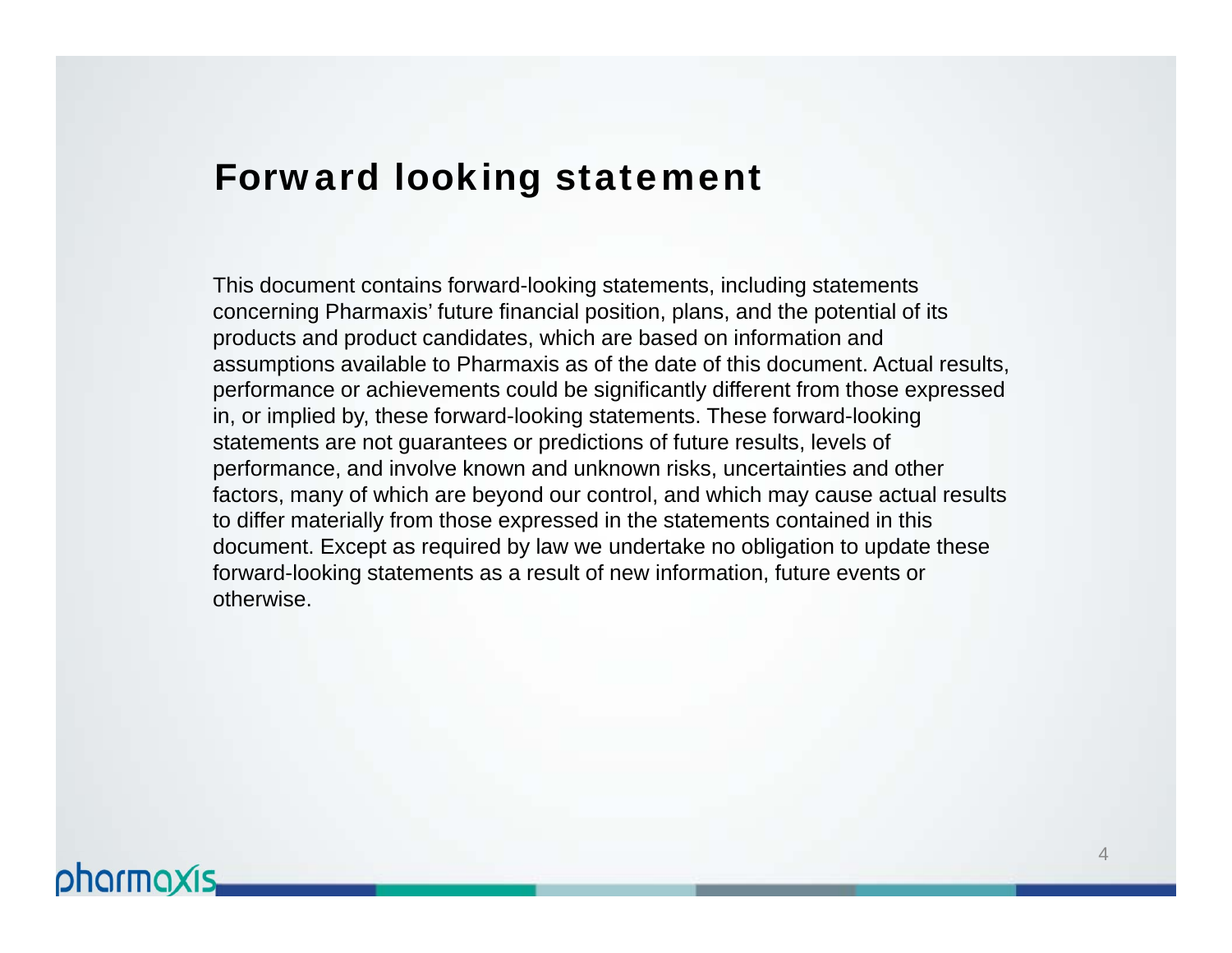### Pharmaxis today

new business focus already creating value



#### **Drug developer**

- $\square$  Leading position in amine oxidase chemistry and mechanism based inhibitors
- $\square$  Proven capability in delivering quality programs to achieve phase 2 ready compounds
- $\square$  Exciting pipeline of drug candidates for valuable targets

pharmaxis



#### **Management**

- **□** Management team and Board with global experience
- $\square$  Extensive pharma industry network
- $\square$  Proven capability of executing global BD transactions with major partners
- $\square$  Preclinical, early and late phase clinical experience



#### **Drug manufacturer**

- **□** Supplies Bronchitol to global markets via experienced commercial partners
- **□ Financial risks** shared
- $\square$  Financial upside from accessing new markets – US, Russia
- $\Box$  Possibility to further rationalise manufacturing infrastructure



#### **Financial strength**

- $\square$  \$50m cash balance at September 2015
- **□ Significant value** milestones from existing partner deals within reach
- **□ Growing institutional** presence on share register - >45%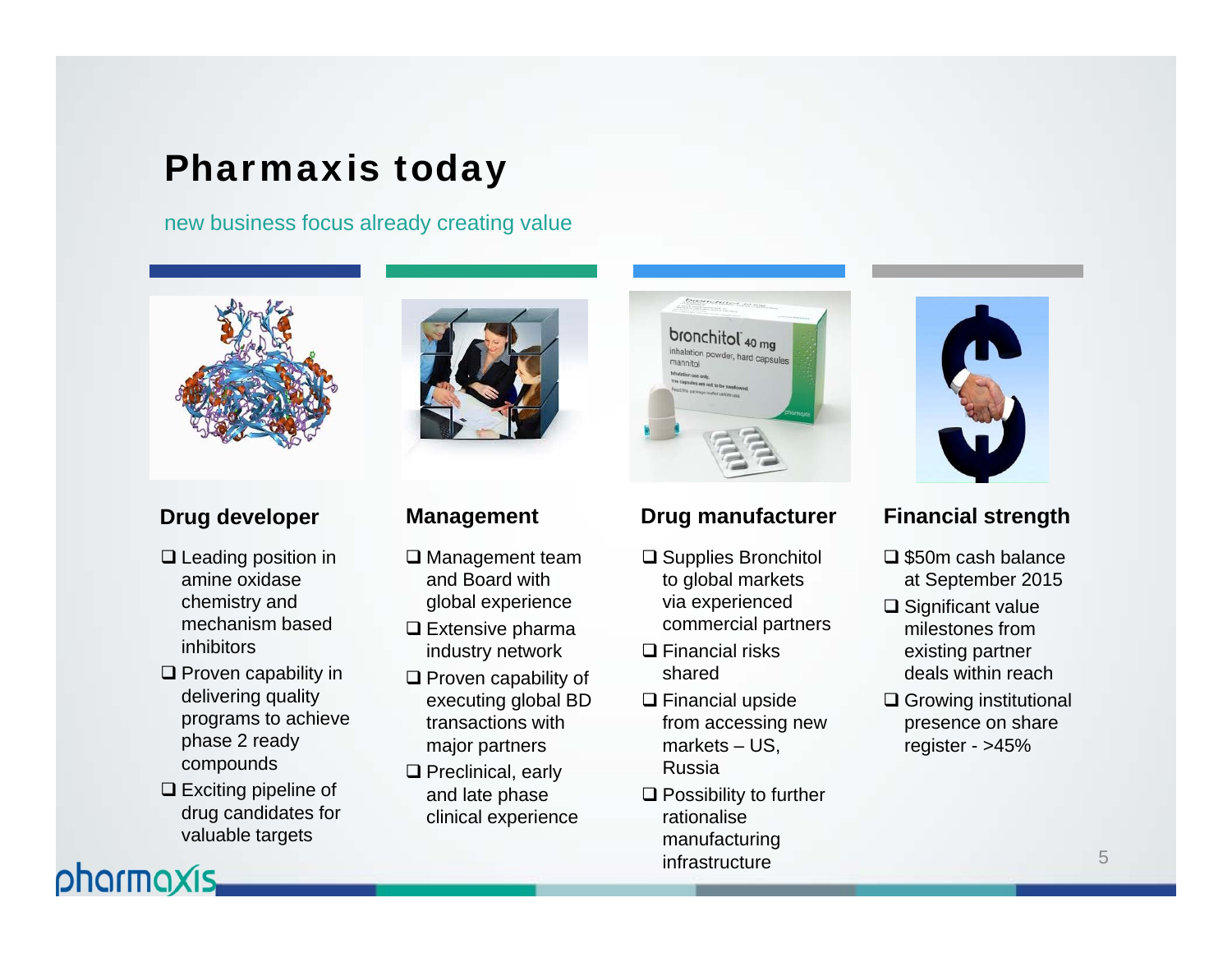# Pharmaxis product portfolio

| <b>Product</b>             | <b>Indication</b>                                      | <b>Status</b>                                                  |
|----------------------------|--------------------------------------------------------|----------------------------------------------------------------|
| LOXL2 inhibitor            | NASH (fatty liver disease), Liver &<br>kidney fibrosis | Lead optimisation                                              |
| LOXL2 inhibitor            | Idiopathic pulmonary fibrosis                          | Lead optimisation; collaboration with<br>Synairgen             |
| LOX/LOXL2 inhibitor        | Fibrosis, cancer                                       | Exploratory                                                    |
| <b>SSAO</b> inhibitor      | <b>NASH</b>                                            | Successful phase 1 study reported;<br>sold to Boehringer       |
| <b>SSAO/MAOB inhibitor</b> | Neuro inflammation; Alzheimer's,<br>MS, etc.           | Lead candidate selected                                        |
| <b>SSAO/MPO</b> inhibitor  | Respiratory inflammation; Asthma,<br><b>COPD</b>       | Exploratory                                                    |
| Orbital                    | Dry powder inhalation device                           | Phase $1 -$ seeking partner                                    |
| ASM <sub>8</sub>           | Asthma                                                 | Phase 2 - seeking partner                                      |
| <b>Bronchitol US</b>       | <b>Cystic Fibrosis</b>                                 | Partner: Chiesi, funding phase 3 study<br>- currently underway |
| <b>Bronchitol EU</b>       | <b>Cystic Fibrosis</b>                                 | Partner: Chiesi (UK & Germany) -<br>marketed                   |
| Bronchitol rest of world   | <b>Cystic Fibrosis</b>                                 | Marketed: Australia, CEE<br>Approval pending; Brazil, Russia   |
| Aridol                     | Asthma diagnosis                                       | Marketed: Australia, EU, Korea                                 |

**amine oxidase chemistry platform**

# pharmaxis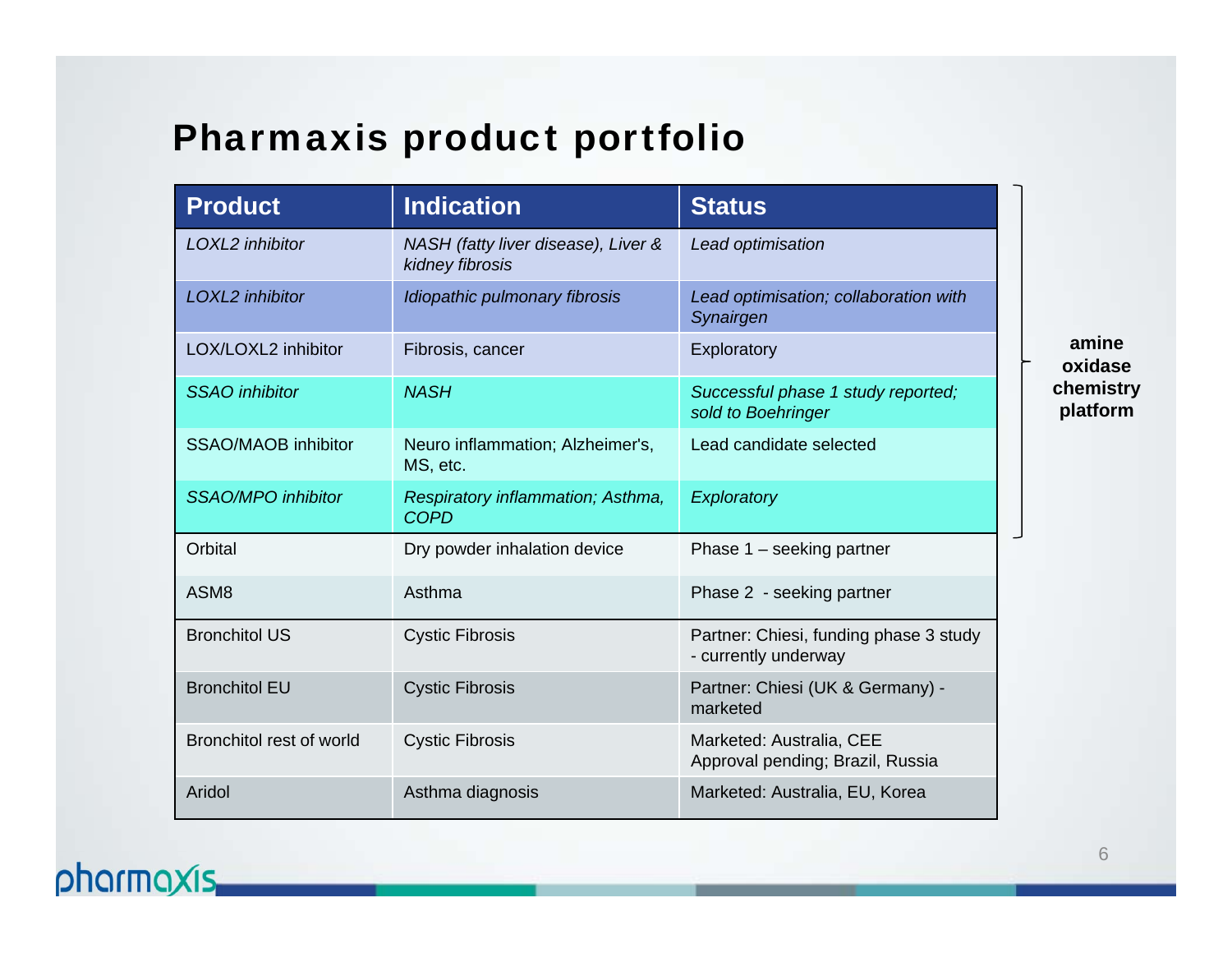### Our therapeutic focus

the inhibition of amine oxidase enzymes has broad potential application



Amine oxidase enzymes are well validated as targets in diseases with a high unmet medical need

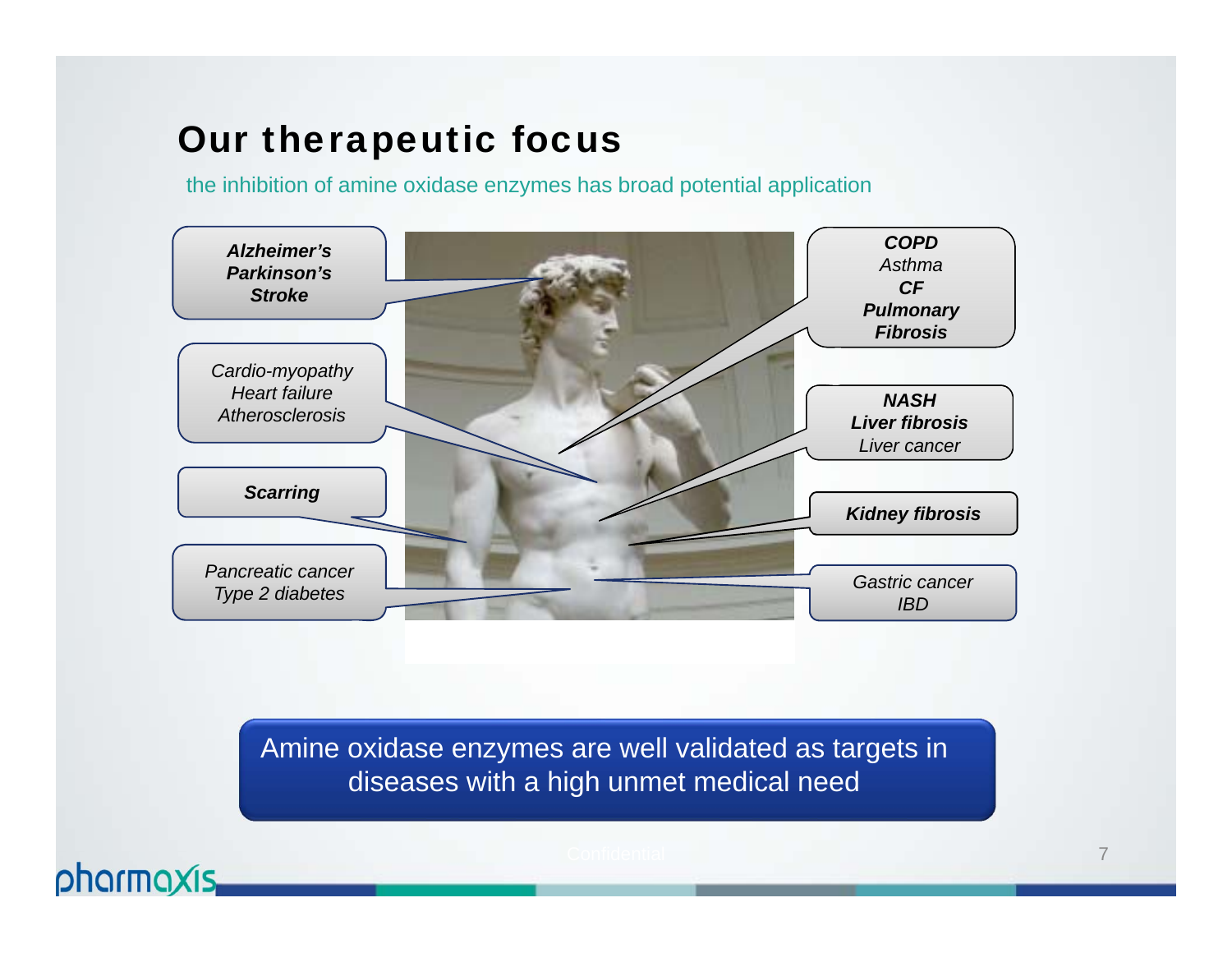# Pharmaxis drug discovery strategy

Building a biotech powerhouse in fibrosis and inflammation

### **Strategy**

#### Drug discovery:

- $\square$  Build a biotech powerhouse in fibrosis and inflammation
	- $\triangleright$  Prioritise validated targets
	- $\triangleright$  Multiple drugs from in-house amine oxidase chemistry platform
	- $\triangleright$  Develop to phase 1 or 2

#### Partnering:

**□ Create value via** 

- $\triangleright$  Licence out to Big Pharma with attractive 1<sup>st</sup> in class drugs post phase 1 or 2
- Collaborate to de-risk and accelerate PXS programs
- $\triangleright$  Collaborate on in-licensing programs

### **Achievements to date**

#### Drug discovery:

- $\Box$  First in class NASH drug taken to phase 1
- *Two* further candidates in lead optimisation phase
- $\square$  One lead candidate moving to preclinical

#### Partnering:

- $\square$  In house BD expertise achieves valuable deal with Boehringer Ingelheim - A\$39m upfront, total potential > A\$750m
- **□ Collaboration with Synairgen Research plc** for early stage fibrosis program to widen spread of indications, enhance time to value inflection and spread risk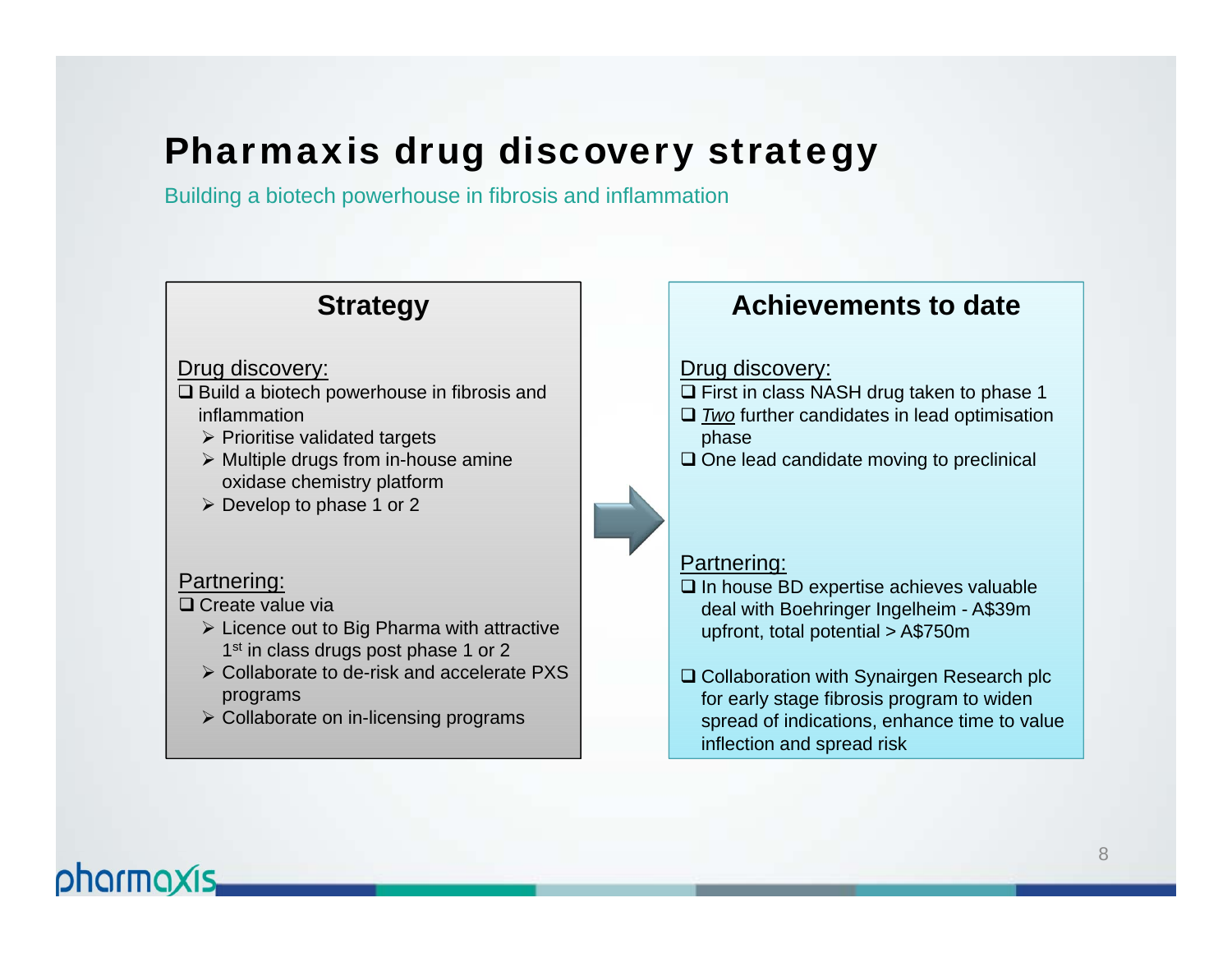# SSAO for NASH



#### SSAO inhibitor PXS4728A sold to Boehringer Ingelheim in May 2015

### **PXS 4728A**

- $\Box$  Mechanism based inhibitor of SSAO
- Development status:
	- $\triangleright$  Pharmaxis discovery patent filed 2012
	- $\triangleright$  Effective in pre clinical models of NASH and airway inflammation
	- $\triangleright$  Phase 1 study reported
		- orally bioavailable
		- long lasting inhibition after single dose
		- $\bullet$ progressive dose response

#### **Q** Competitors:

- $\triangleright$  Genefit GF505 in Phase 2b NASH
- Intercept OCA (FXR agonist) in Phase 2b NASH
- $\triangleright$  Gilead FXR agonist in pre clinical

### **Boehringer Ingelheim**

- **Excellent partner:** 
	- $\triangleright$  Boehringer leaders in metabolic disease
	- $\triangleright$  Industry leading development times
	- ➤ Boehringer responsible for all development, and commercialisation activities
- $\Box$  Competitive deal:
	- $\triangleright$  Total potential payments to approval for 2 indications: €418.5m (~A\$600m),
		- acquisition (May 2015): €27.5m (~A\$39m)
		- commencement of phase 2 and 3: up to total €55m (~A\$80m)
		- filing, regulatory & pricing approvals: up to total €140m(~A\$200m)
		- second indication: additional total milestone payments (€195m)
	- $\triangleright$  Earn-out payments on annual net sales
		- tiered percentages starting in high single digits
		- plus potential sales milestones
- $\Box$  External validation of PXS drug discovery and ability to negotiate valuable global deals

# pharmaxis.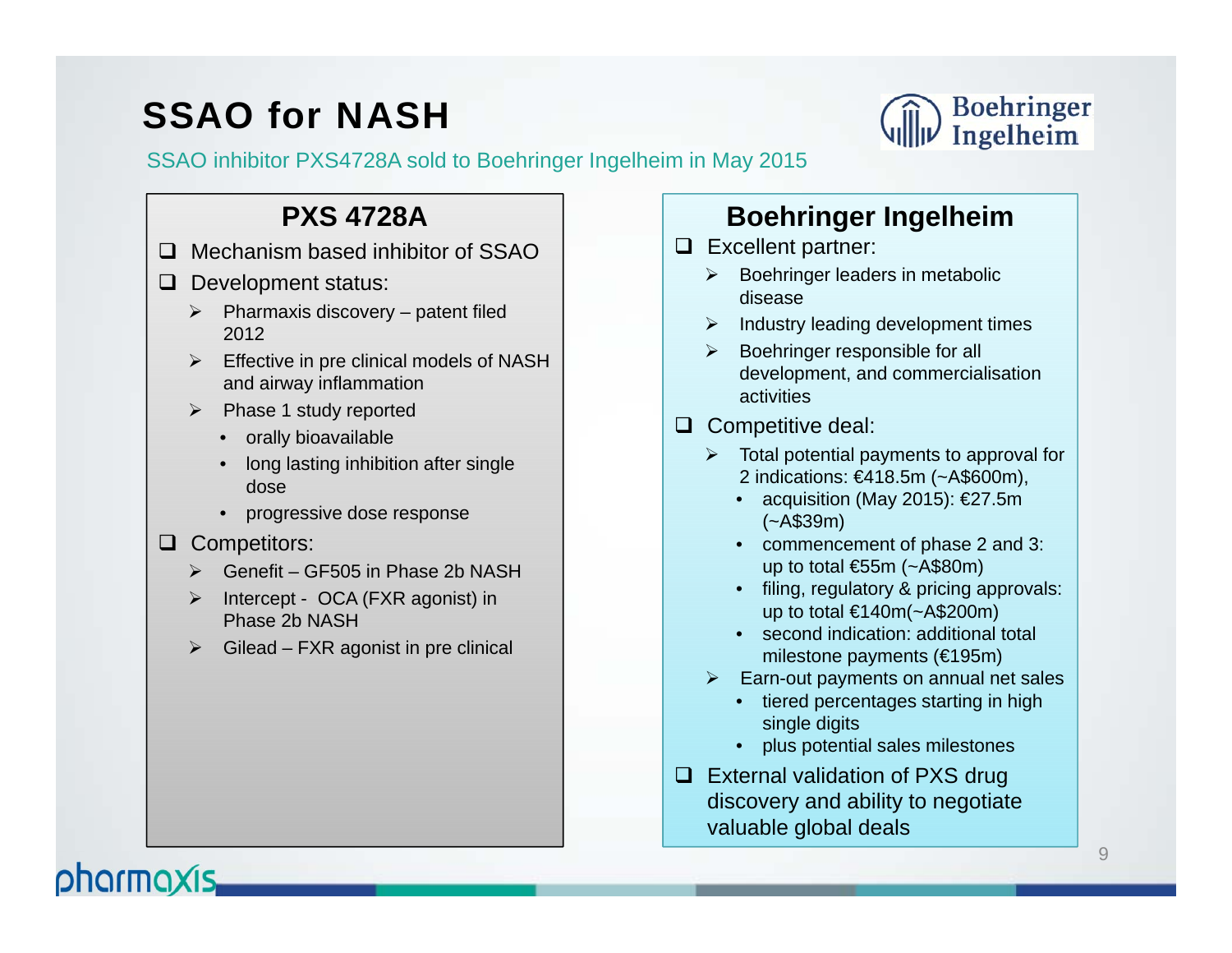# LOXL2 inhibition for NASH & other fibrotic diseases

an attractive target and development program



#### **Gilead – LOXL2 antibody**

- Acquired Arresto program \$225m pre phase 1
- Now in broad phase 2b trial program
- Liver fibrosis; Idiopathic pulmonary fibrosis; Metastatic pancreatic cancer; Myelofibrosis; Solid tumours; Metastatic colorectal cancer

### **Q** Potential indications:

- NASH / Liver Fibrosis  $\square$  Pulmonary fibrosis (IPF)
- **□ Cancer**
- Wound healing

#### **Significant Market** opportunity

### Development status:

- Pharmaxis discovery patent filed 2014
- $\square$  Lead compounds with differentiated PK / PD profile identified
- $\square$  Effective in pre clinical models of fibrosis and cancer

### $\Box$  Competitive profile:

- $\square$  Novel target and mechanism of action
- **□** Once daily oral drug
- $\square$  Complete inhibition of LOXL2 versus partial inhibition by antibody
- Low cost of goods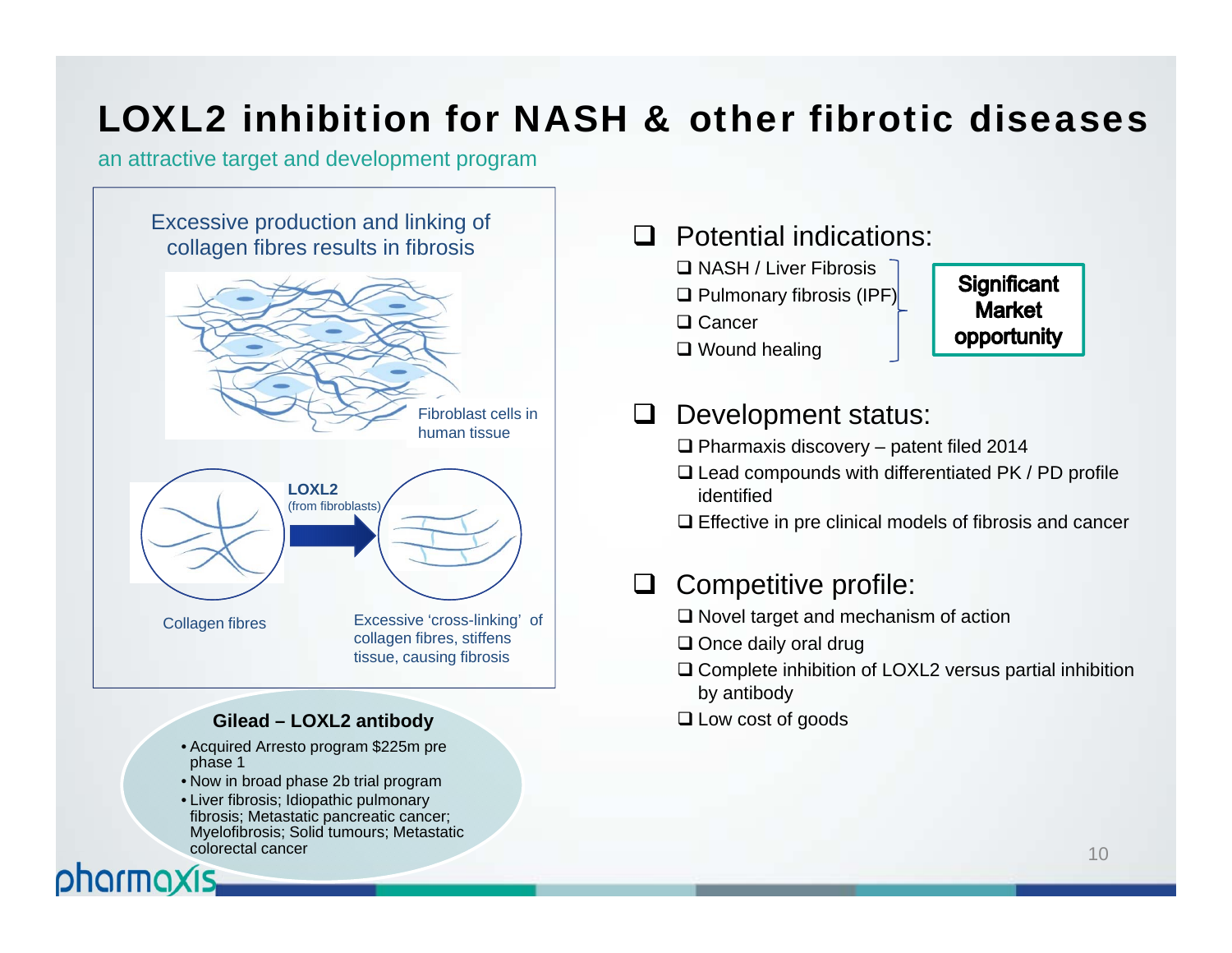# LOXL2 for pulmonary fibrosis



Collaboration with Synairgen

### **Idiopathic Pulmonary Fibrosis (IPF)**

- $\Box$  IPF primarily affects people over the age of 50
- $\Box$  5,000 patients have IPF in Australia
- $\Box$  100,000 people with IPF in the US
- $\Box$  Prognosis is worse than that of many cancers
- $\Box$  Two drugs approved recently
	- $\triangleright$  Nintedanib (Boehringer Ingelheim)
	- $\triangleright$  Pirfenidone (Roche)
- $\Box$  Need for new therapies
- **□** Current products expected to produce global revenues > \$1.1 billion by 2017

### **Synairgen collaboration**

#### $\Box$ Access to

- $\blacktriangleright$  Synairgen's strength in fibrosis biology and respiratory clinical development - BioBank human tissue models technology platform
- $\triangleright$  expertise at University of Southampton
- $\Box$  Faster time to value appreciation and partnering points of phase 1 or 2a
- $\Box$  Synairgen to fund pre clinical tox and phase 1
- $\Box$  Shares risk and reward based on investment in program
- **□** Allows PXS to pursue further indications in parallel

# pharmaxis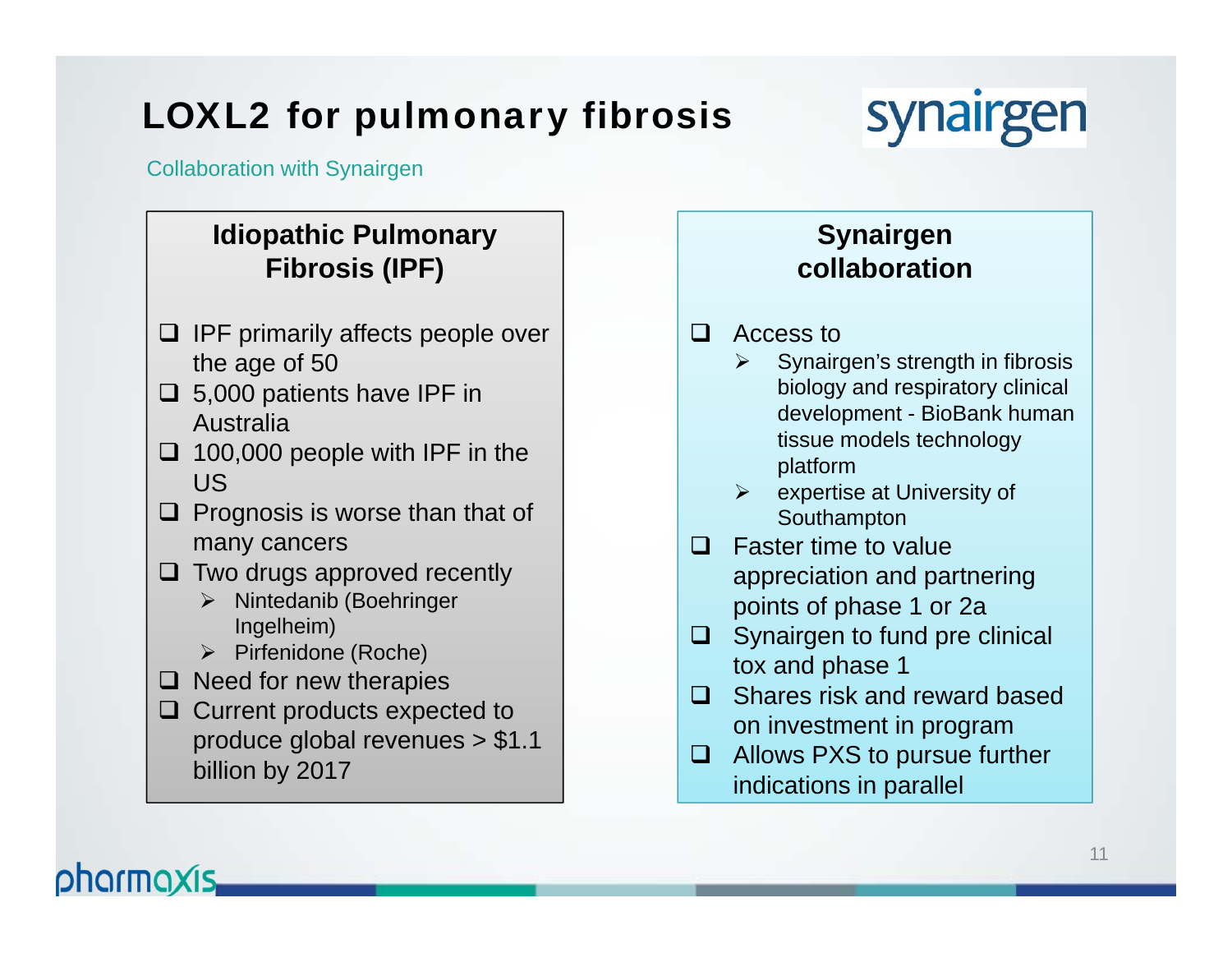# Bronchitol for cystic fibrosis

partnering for success



**Median FEV1 % Predicted versus Age**

#### **□ Patients Cystic fibrosis**

- $\Box$  US: 30,000;
- Europe: 37,000;
- $\Box$  Rest of world: 21,000
- **□** Disease characterised by poorly hydrated, tenacious, thick mucus
- **□ Rapid decline in** lung function

pharmaxis.

**□** Frequent infections



**Bronchitol**

- **□** Active ingredient mannitol delivered as an inhalable dry powder
- **□** Restores airway surface liquid
- $\square$  Mucus clearance enhanced
- $\square$  Improves lung function
- **□ Reduces incidence** of lung infections



### **US**

- **□ Largest CF market** by value
- $\square$  7 year post launch market exclusivity
- $\square$  Tie-breaker phase 3 trial commenced Q1 2015, managed by PXS – to report 2016
- $\square$  Chiesi (PXS partner) funding trial and responsible for regulatory filing & commercialisation



**□** Sold by Chiesi in UK & Germany **Rest of world**

- $\square$  Sold by PXS in Australia & **Denmark**
- $\square$  Pending approval/distributors appointed – Ireland, Russia, Israel, Turkey, Brazil, Eastern Europe
- Additional EU distributors to be appointed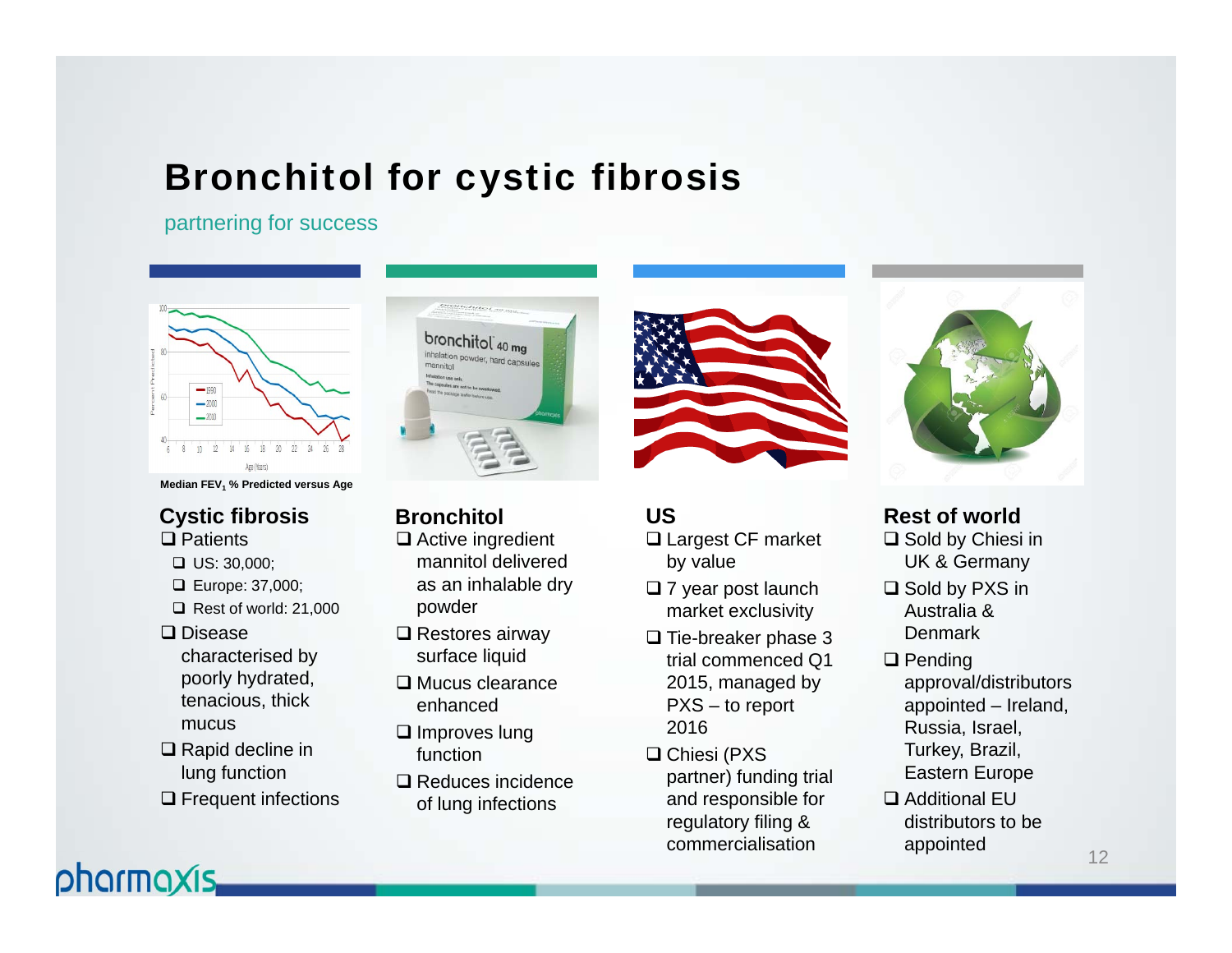## Pharmaxis opportunities

Building a biotech powerhouse in fibrosis and inflammation

### **Boehringer** Ingelheim

### **SSAO program for NASH (fatty liver)**

- NASH: US\$3.5B market by 2025
- PXS SSAO inhibitor of NASH successfully taken to phase 1
- $\Box$  Acquired by BI for A\$39m upfront, total >A\$750m
- BI to develop for NASH and other inflammatory indications (eg. kidney fibrosis, COPD)
- □ Next milestone: start of phase 2 ~end CY 2016

# **LOXL2 program for**

synairgen

# **pulmonary fibrosis**

- **□ Pulmonary fibrosis:** market >\$1B
- **□ Collaborate to** phase 1 or 2 then seek partner
- **□** Revenue share for phase 1 partnering deal: 50/50
- $\square$  Next milestone commencement of formal preclinical program ~ beginning CY 2016



#### **LOXL2 for NASH and other diseases**

- $\square$  Big pharma interest in NASH, LOXL2 and PXS approach
- **□ Complimentary to** SSAO program acquired by BI
- $\square$  Next milestone commencement of formal preclinical program ~ beginning CY 2016



### **Bronchitol FOR CF in US**

- **□ US is largest CF** market
- Partnered Chiesi
- **□ Chiesi funding** CF303 to a cap of US\$22m
- $\square$  \$25m milestone payments on launch and sales thresholds
- $\square$  High mid teens royalty% on inmarket sales
- Mid teens % uplift on COGs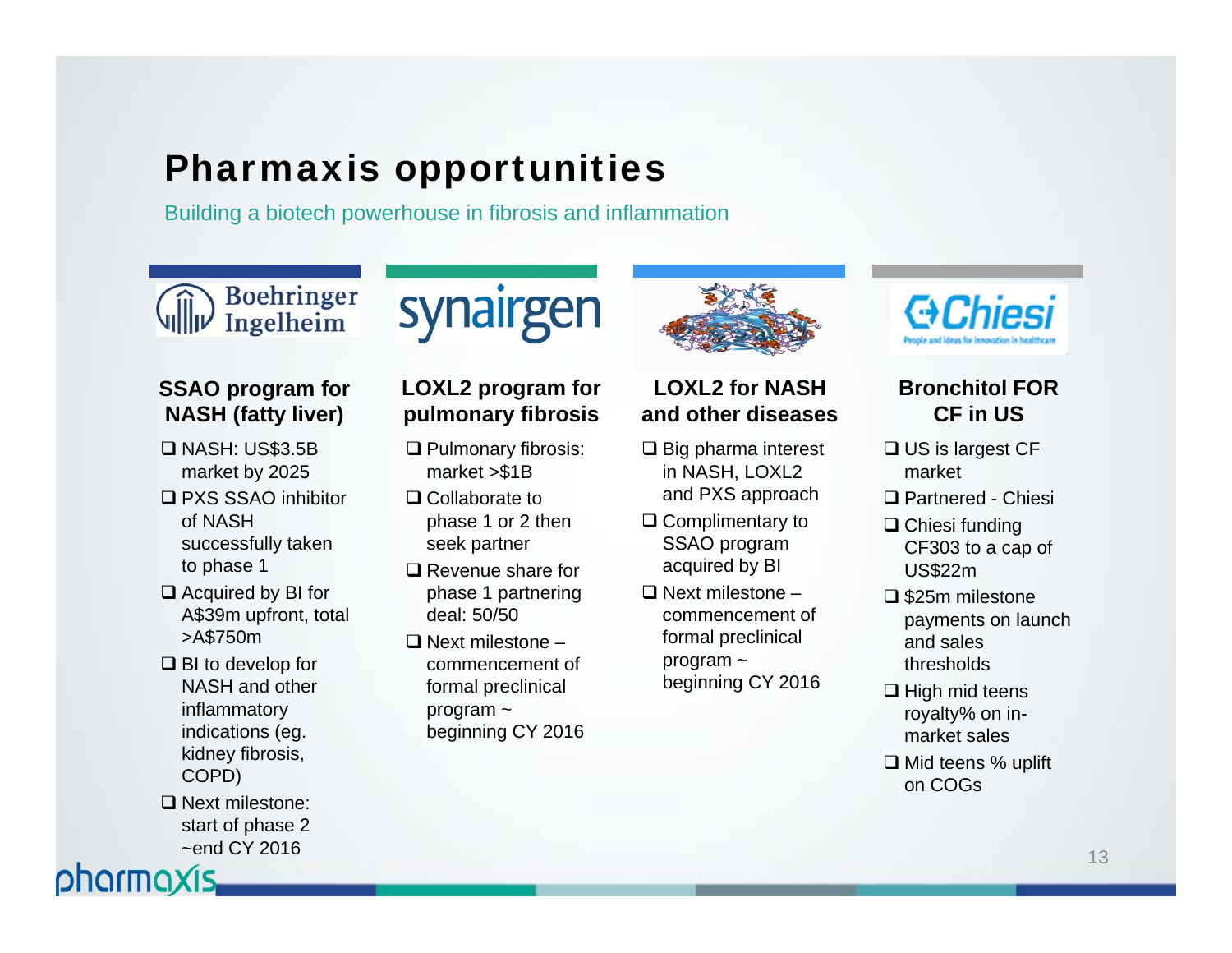# Major upcoming milestones

Cash funds (\$50m at 30 Sept) sufficient to reach near term valuable milestones

| Calendar years                 | 2015                                                                 | 2016                                                                                                        | 2017                                                                                            |
|--------------------------------|----------------------------------------------------------------------|-------------------------------------------------------------------------------------------------------------|-------------------------------------------------------------------------------------------------|
| <b>Boehringer</b><br>Ingelheim |                                                                      | $\square$ PXS4728A Phase 2<br>commences                                                                     |                                                                                                 |
| <b>G</b> Chiesi                | $\Box$ CF204 (paediatric)<br>reports                                 | $\Box$ CF303 fully<br>recruited<br>$\Box$ CF303 – last patient<br>completes trial<br>$\Box$ CF303 - reports | $\Box$ FDA decision on<br><b>Bronchitol approval</b><br>in US<br>$\Box$ Bronchitol US<br>launch |
| synairgen                      | $\Box$ Lead candidate for<br><b>IPF</b> identified                   | $\Box$ Complete pre<br>clinical program                                                                     | $\Box$ Commence phase 1<br>$\Box$ Partner asset                                                 |
| <b>Drug discovery</b>          | □ Lead LOXL2<br>candidate identified<br>for NASH / Liver<br>fibrosis | □ Complete pre<br>clinical program                                                                          | $\Box$ Commence phase 1<br>$\Box$ Partner Asset                                                 |
|                                | <b>□ SSAO/MAOB</b><br>disease indication<br>nominated                | $\Box$ Complete pre<br>clinical program                                                                     | $\Box$ Commence phase 1<br>$\Box$ Partner Asset                                                 |
| pharmaxis,                     |                                                                      |                                                                                                             |                                                                                                 |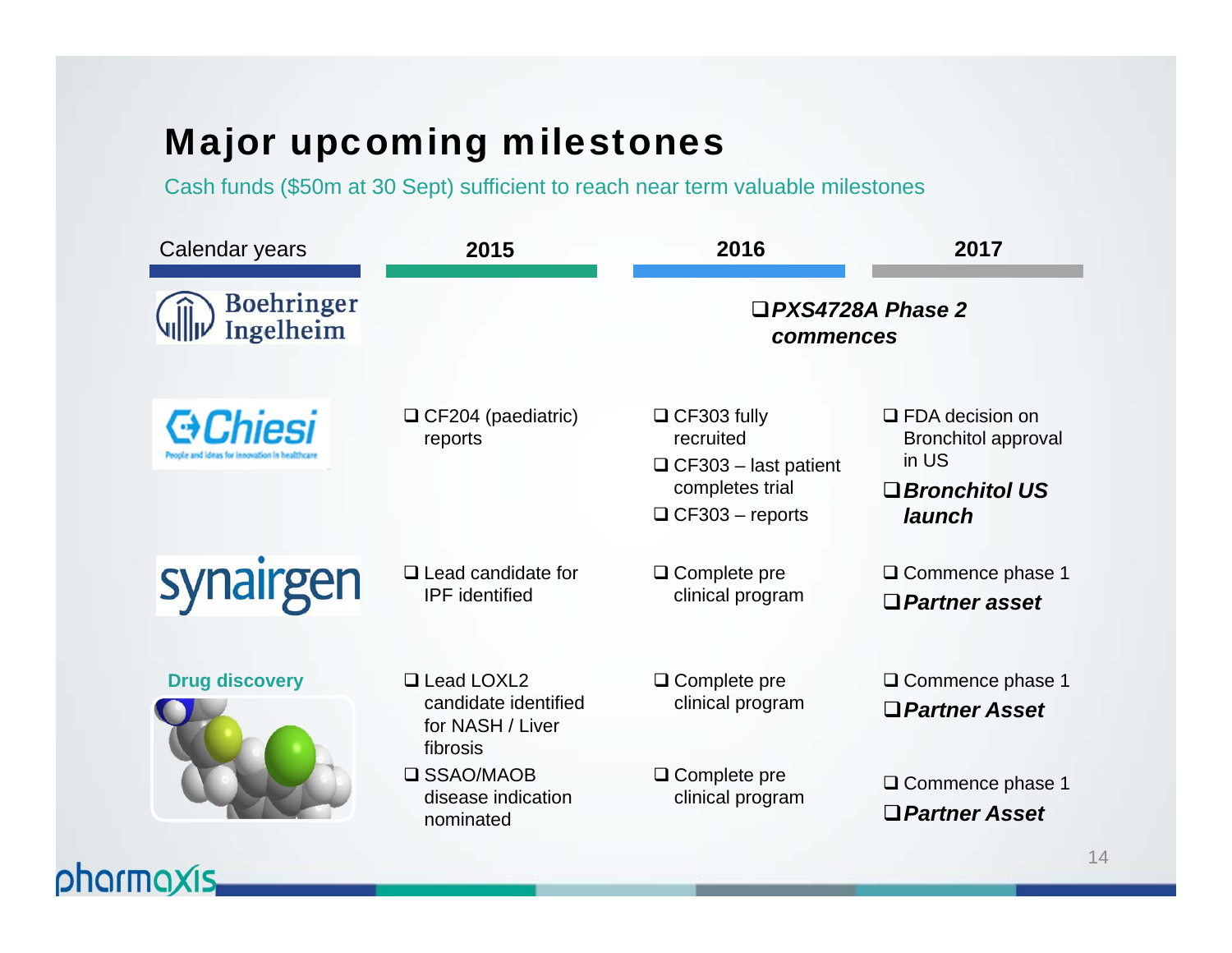**Financial Overview**

**Annual General Meeting**

**November 2015**

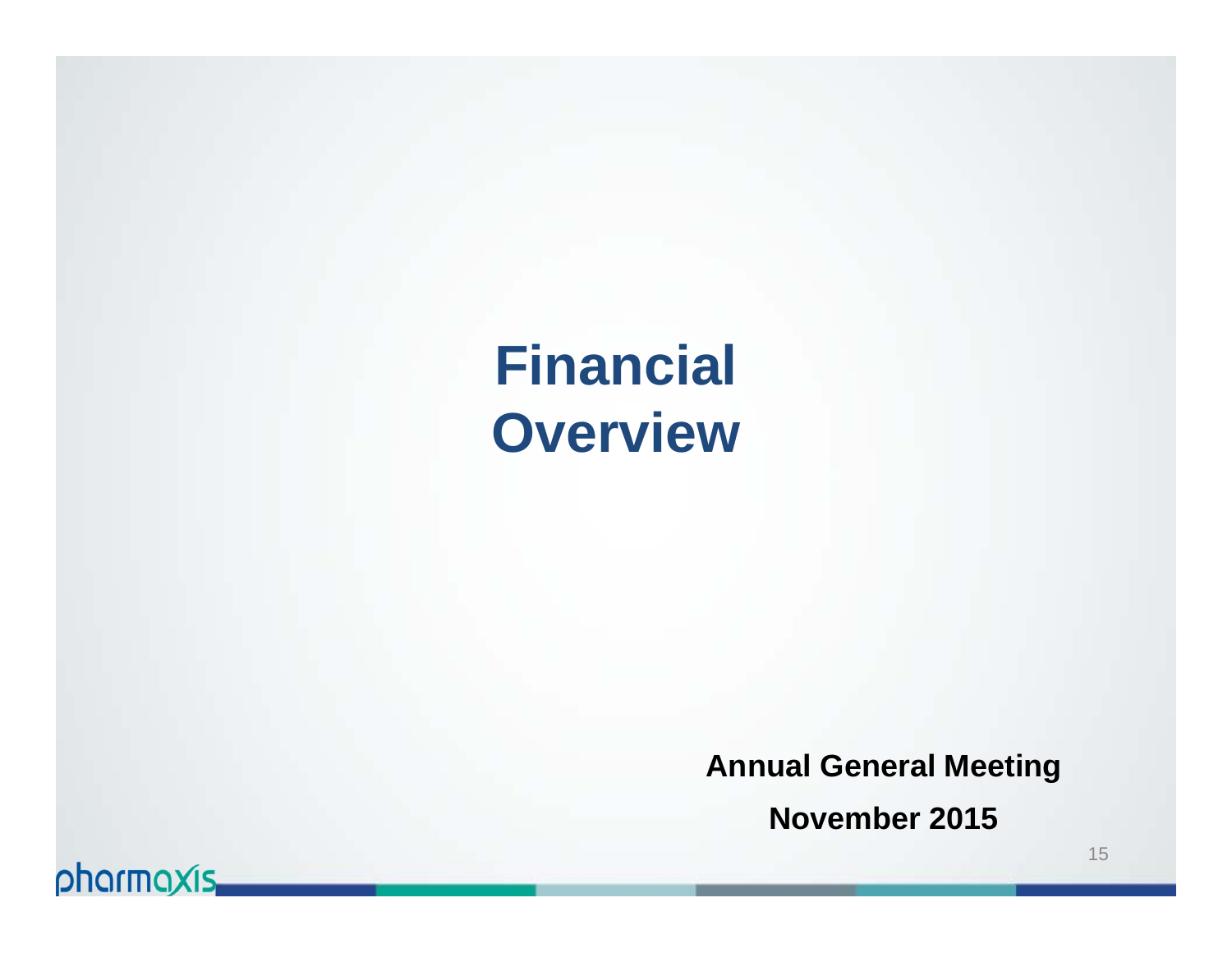## Financials – income statements

#### 30 June 2015

|                          | A\$'000 | 2015      | 2014      | 2013      |
|--------------------------|---------|-----------|-----------|-----------|
| <b>Revenue</b>           |         |           |           |           |
| Sales revenue            |         | 5,999     | 5,036     | 3,237     |
| Other revenue            |         | 53,248    | 5,450     | 8,370     |
| Total revenue            |         | 59,247    | 10,486    | 11,607    |
| Expenses                 |         | (40, 739) | (62, 201) | (55, 142) |
| Profit/(loss) before tax |         | 18,508    | (51, 715) | (43, 535) |
| Income tax expense       |         | (42)      | (103)     | (2)       |
| Profit/(loss) after tax  |         | 18,466    | (51, 818) | (43, 537) |

#### **Highlights of 2015:**

- $\triangleright$  The company generated a profit in 2015
- $\triangleright$  Significance of other revenue generated by the business
- $\triangleright$  Reduction in expenses see subsequent slides

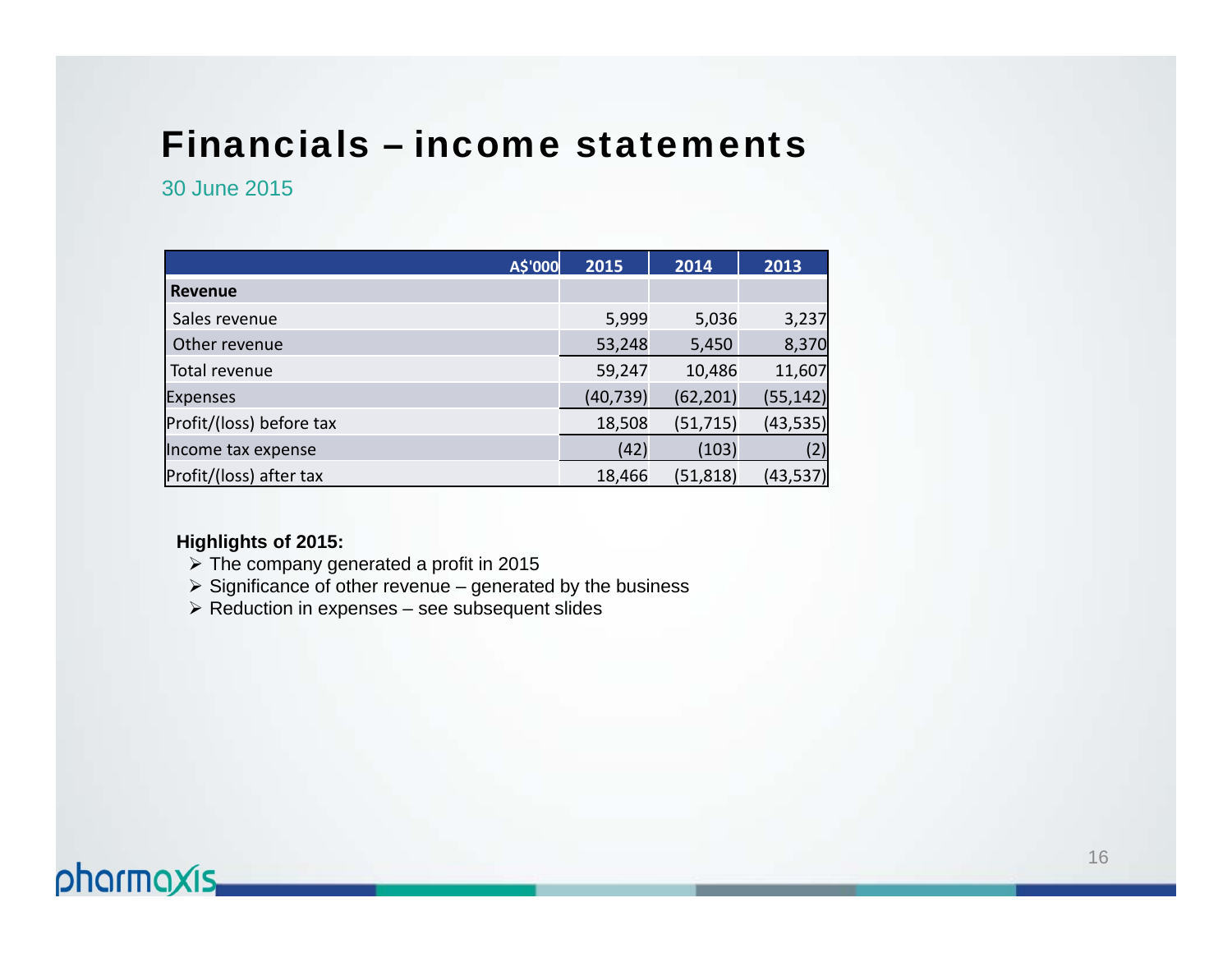# Financials – income statement revenue

#### 30 June 2015

|                                    | A\$'000 | 2015   | 2014           |
|------------------------------------|---------|--------|----------------|
| <b>Revenue</b>                     |         |        |                |
| Sales revenue                      |         |        |                |
| <b>Bronchitol</b>                  |         | 4,243  | 3,275          |
| Aridol                             |         | 1,715  | 1,752          |
| Other products                     |         | 41     | $\overline{9}$ |
|                                    |         | 5,999  | 5,036          |
| Other revenue                      |         |        |                |
| Sale of drug candidate             |         | 40,603 |                |
| Clinical trial cost reimbursements |         | 11,139 |                |
| Interest                           |         | 721    | 1,735          |
| R&D tax incentive                  |         | 164    | 3,539          |
| Other income                       |         | 621    | 176            |
|                                    |         | 59,247 | 10,486         |

#### **Highlights of 2015:**

- Bronchitol sales growth in challenging environment, plus Chiesi building inventory in EU
- $\triangleright$  Aridol sales maintained without any sales/marketing investment
- Boehringer Ingelheim acquires PXS4728A for \$41 million including \$1.8 million option fee (which derisked funding of phase 1 trial)
- Clinical trial cost reimbursement (by Chiesi) includes costs incurred by PXS in 2014 (\$4.7M)
- R&D tax incentive not available as PXS revenue too high (>\$20m)

### pharmaxis.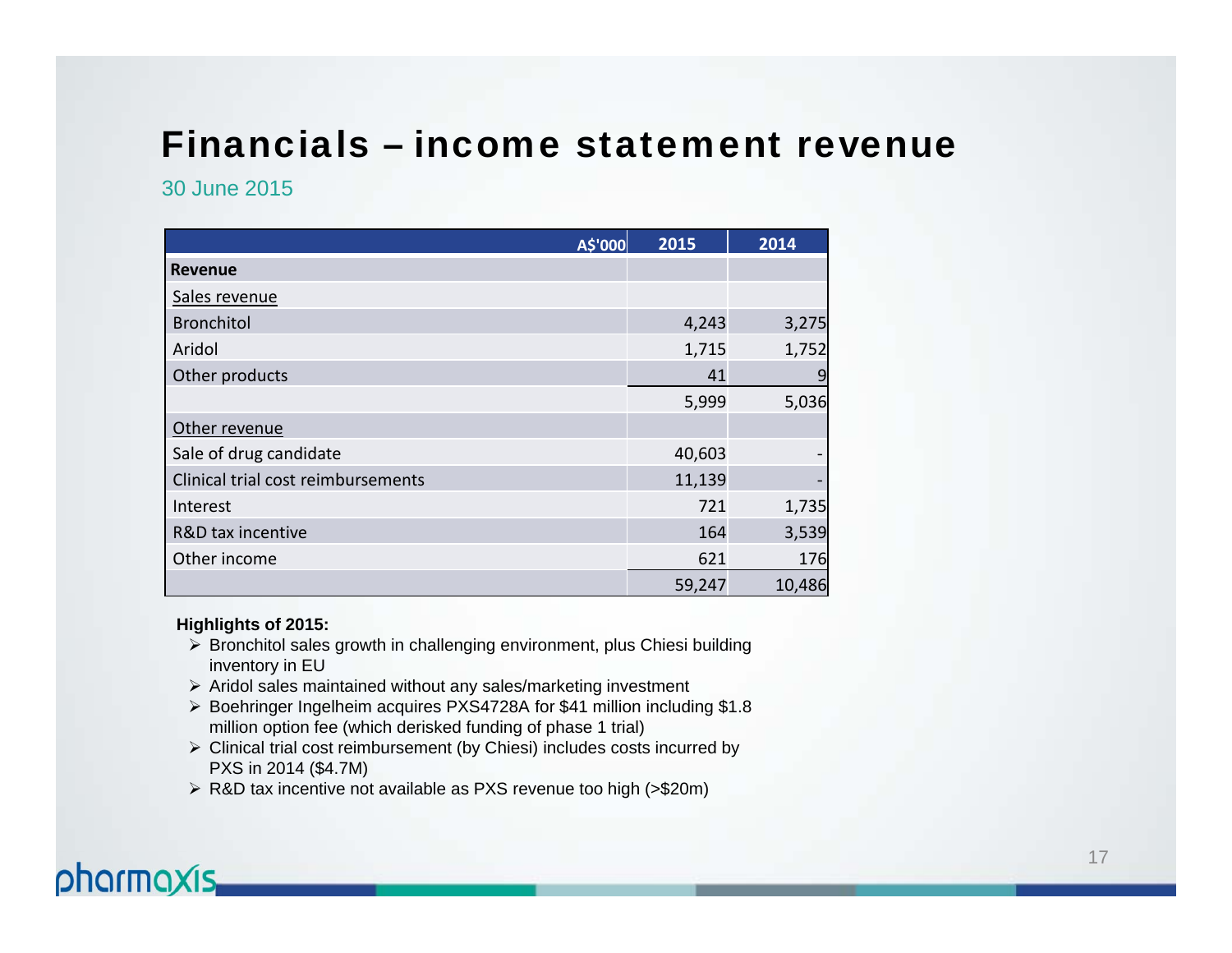# Financials – income statement expenses

30 June 2015

| A\$'000                                | 2015      | 2014       |
|----------------------------------------|-----------|------------|
| <b>Expenses</b>                        |           |            |
| <b>Employee costs</b>                  | (14, 111) | (19, 376)  |
| Administration & corporate             | (3, 316)  | (3, 379)   |
| Rent, occupancy & utilities            | (1, 593)  | (1,767)    |
| <b>Clinical trials</b>                 | (11, 315) | (6, 221)   |
| Drug development                       | (1,695)   | (1, 256)   |
| Sales, marketing & distribution        | (1, 962)  | (3, 376)   |
| Safety, medical and regulatory affairs | (1, 723)  | (1,852)    |
| Manufacturing purchases                | (1,736)   | (2, 142)   |
| Other                                  | (2,300)   | (1, 772)   |
| Depreciation & amortisation            | (3,406)   | (5, 131)   |
| Finance expenses                       | 2,696     | (7, 146)   |
| Impairment expenses                    | (277)     | (8, 783)   |
|                                        | (40, 739) | (62, 201)  |
| Net profit (loss) before tax           | 18,508    | (51, 715)  |
| Income tax expense                     | (42)      | (103)      |
| Net profit(loss) after tax             | \$18,466  | (551, 818) |

#### **Highlights of 2015:**

- $\triangleright$  Significant cost reductions from changes to business
- $\triangleright$  Note Chiesi reimbursed \$7.5m of clinical trial costs
- Employee costs; sales, marketing and distribution; occupancy costs subsequent to closure of US office (Sept 14) and EU commercial infrastructure (May 15) and other initiatives
- FY 2015 only includes one month of completed EU cost reductions
- Clinical trials expense also includes phase 1 for PXS4728A (FY 2015: \$1.8m) and EU paediatric trial CF2024 (FY 2015: \$1.9m) – completes FY 2016
- Finance expense for FY 2015 includes capitalised finance lease on 20 Rodborough Road (\$0.7m) and a credit upon restatement of the NovaQuest financing agreement (\$3.4m)

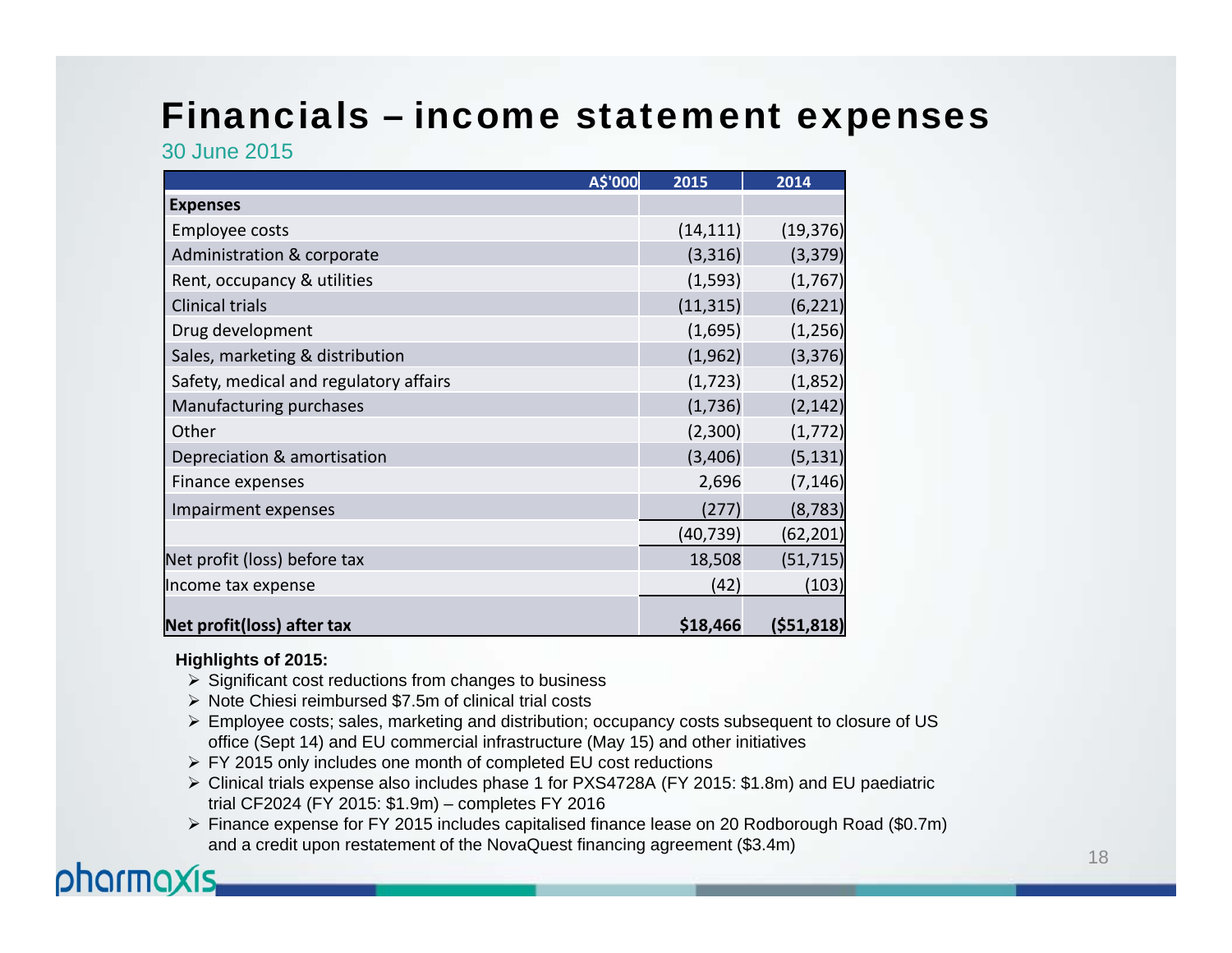### Segment expenses: 2014, 2015 & annualised Q1 2016

excludes foreign exchange gains/losses and reimbursed clinical trial costs

phormoxis.

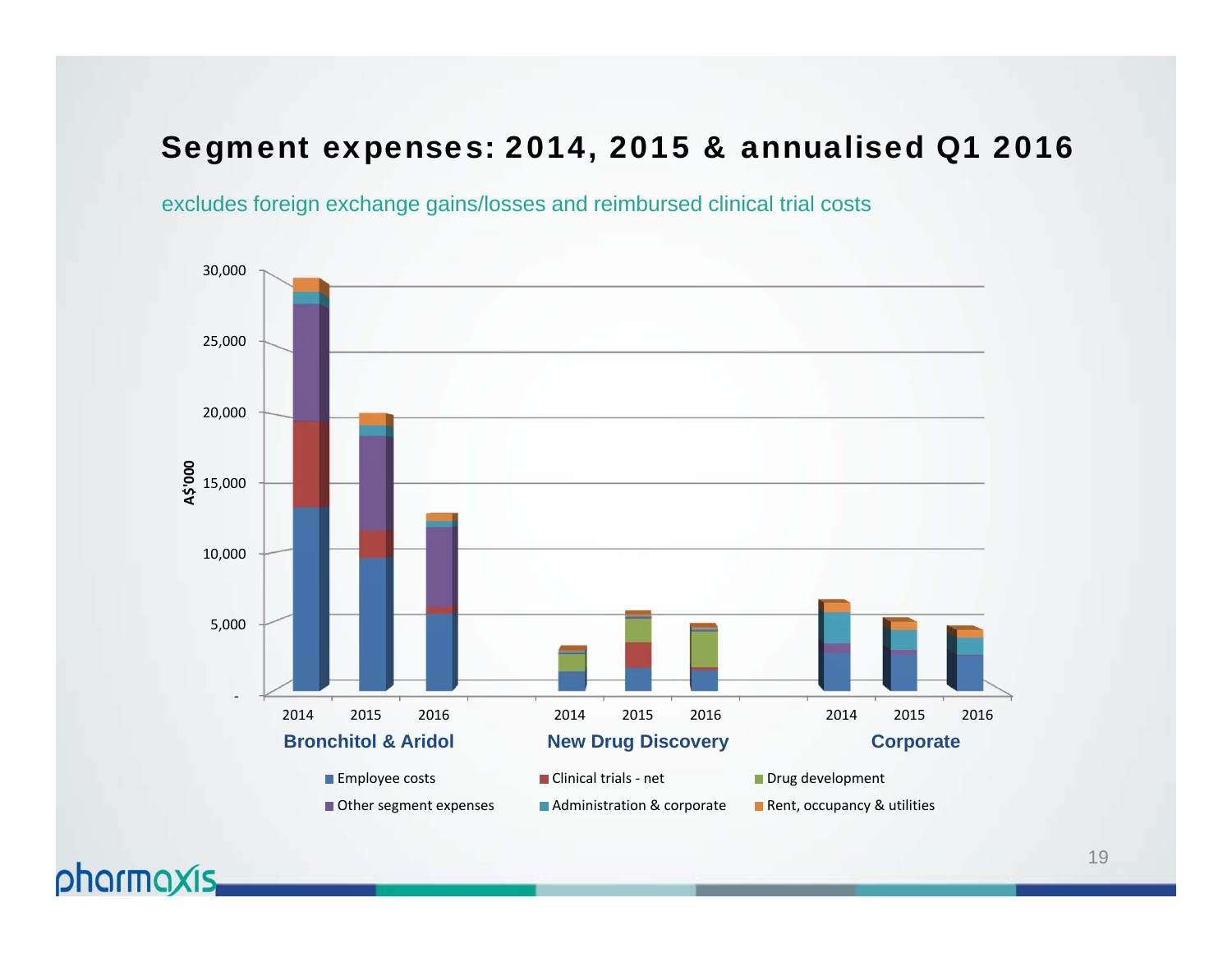### Balance sheet – 30 June 2015

### **Assets (\$83m)**

### **Liabilities (\$46m)**



- Finance lease over 20 Rodborough Rd (to 2024, break possible in 2019)
- $\bullet$  NovaQuest financing – amount received plus accrued charge. **Not repayable other than as % of Bronchitol revenue**

### pharmaxis.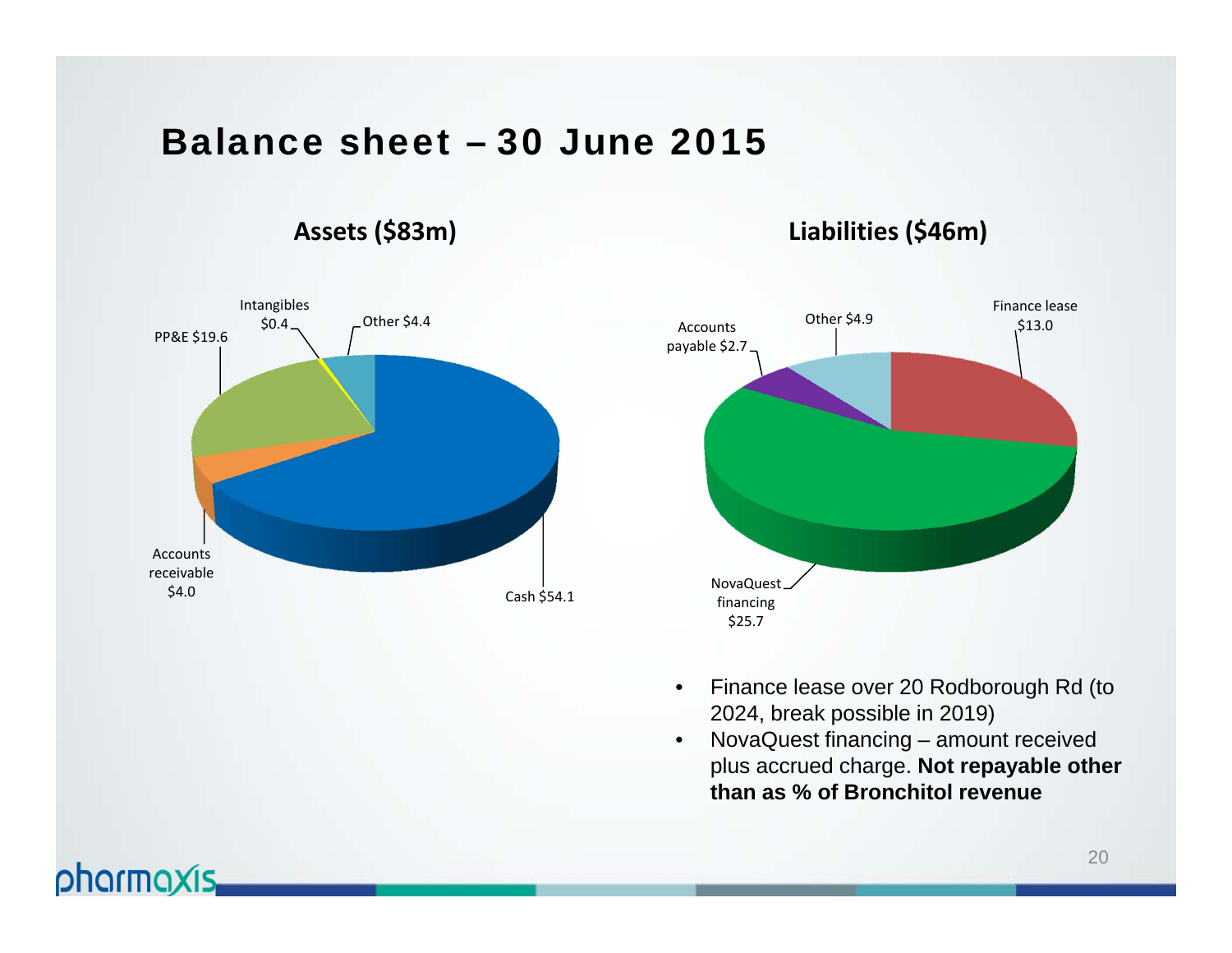### PXS share trading for past 12 months

#### ASX code: PXS





### phormoxis.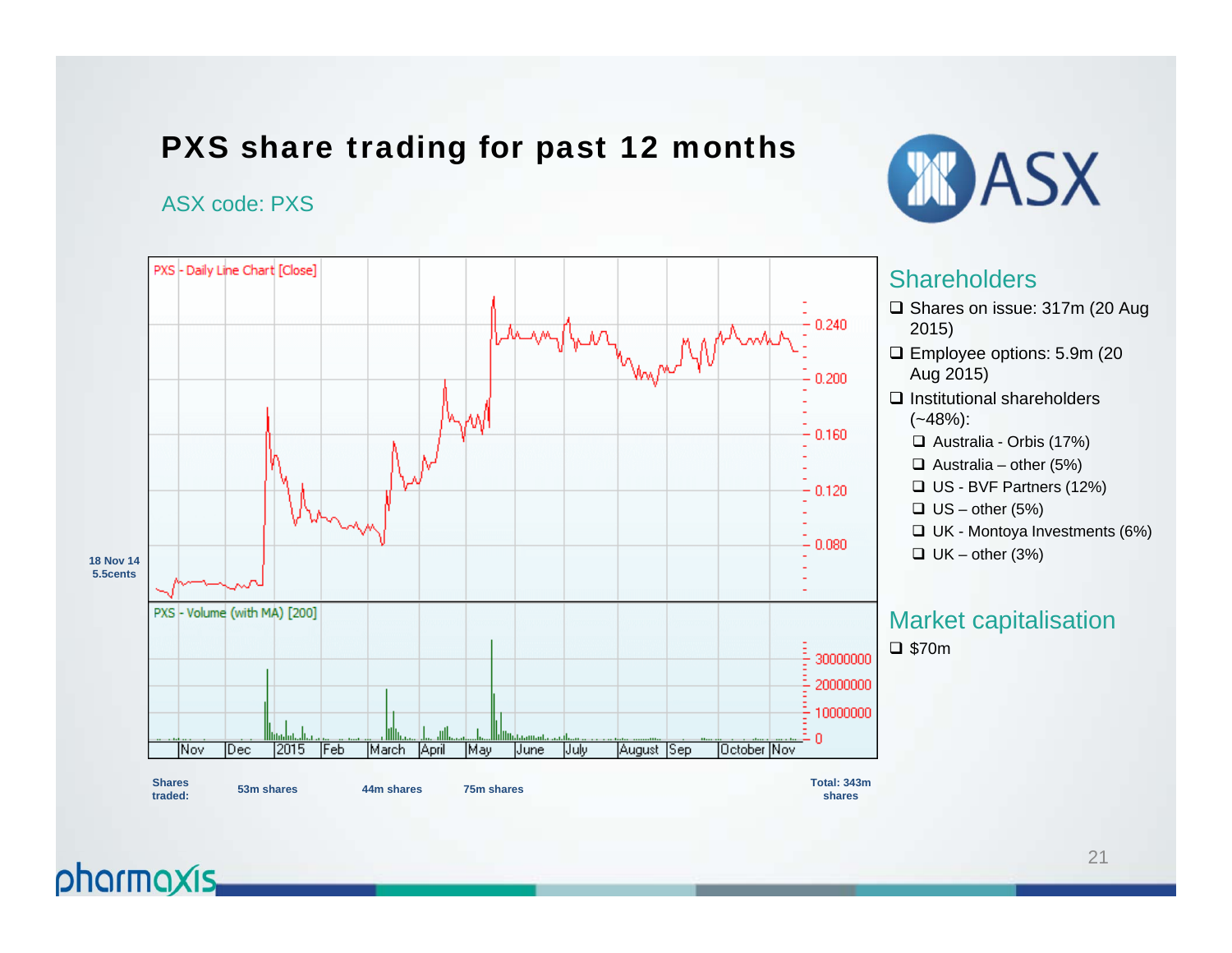**Shareholder Questions**

**Annual General Meeting**

**November 2015**

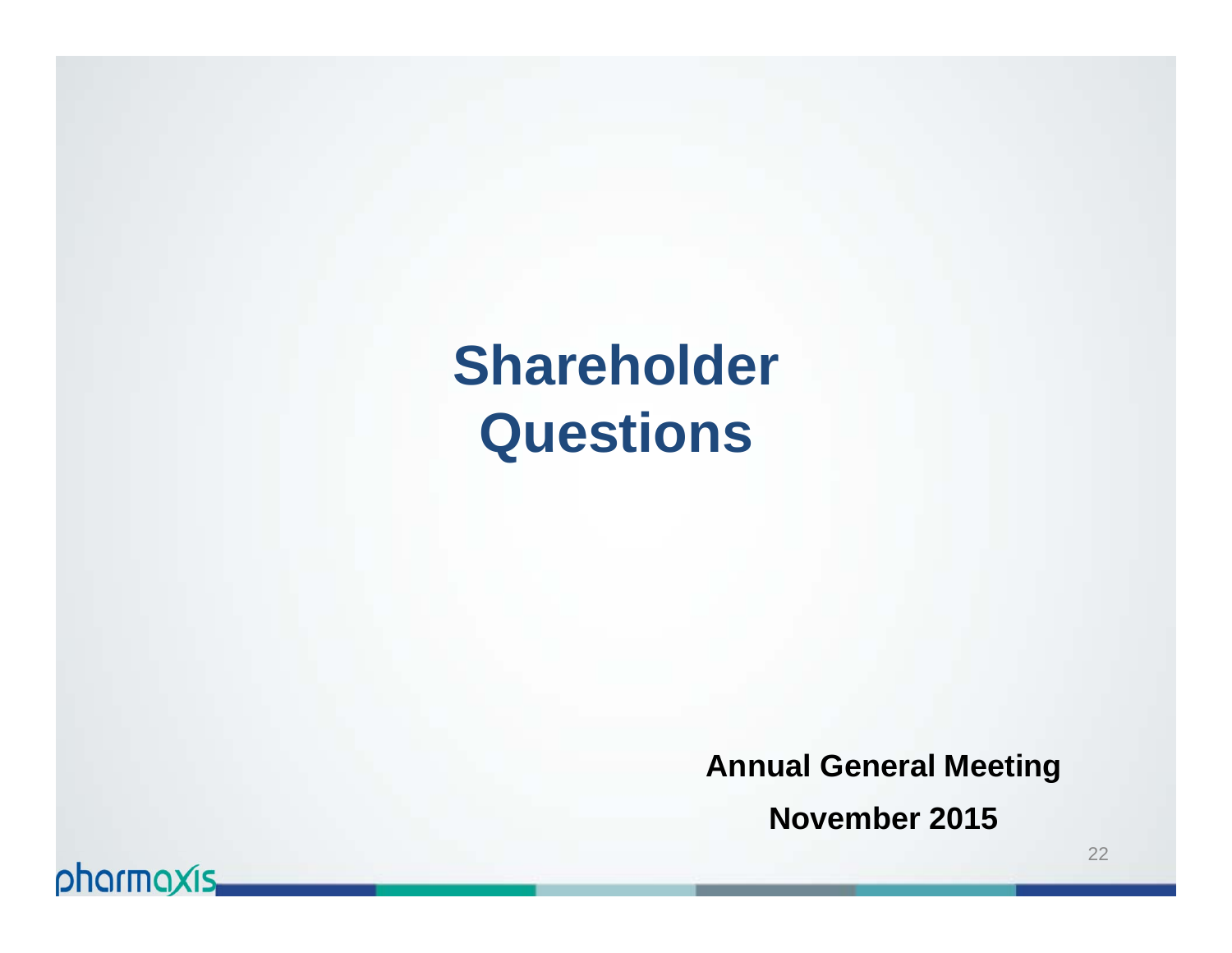# **Formal Business**

**Annual General Meeting**

**November 2015**

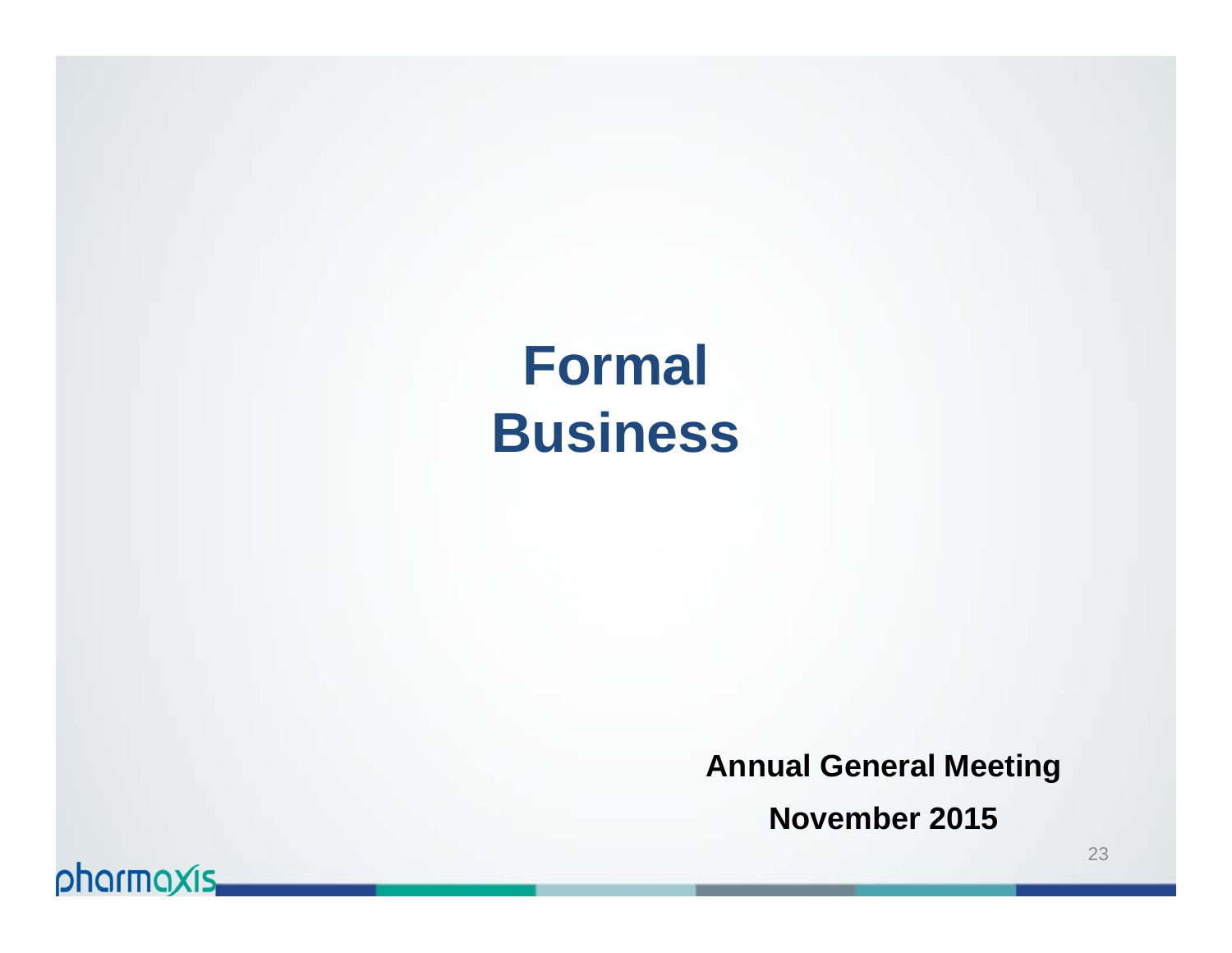# Resolution 1**Financial Report, Directors' Report and the Auditor's Report**

**No shareholder vote is required**

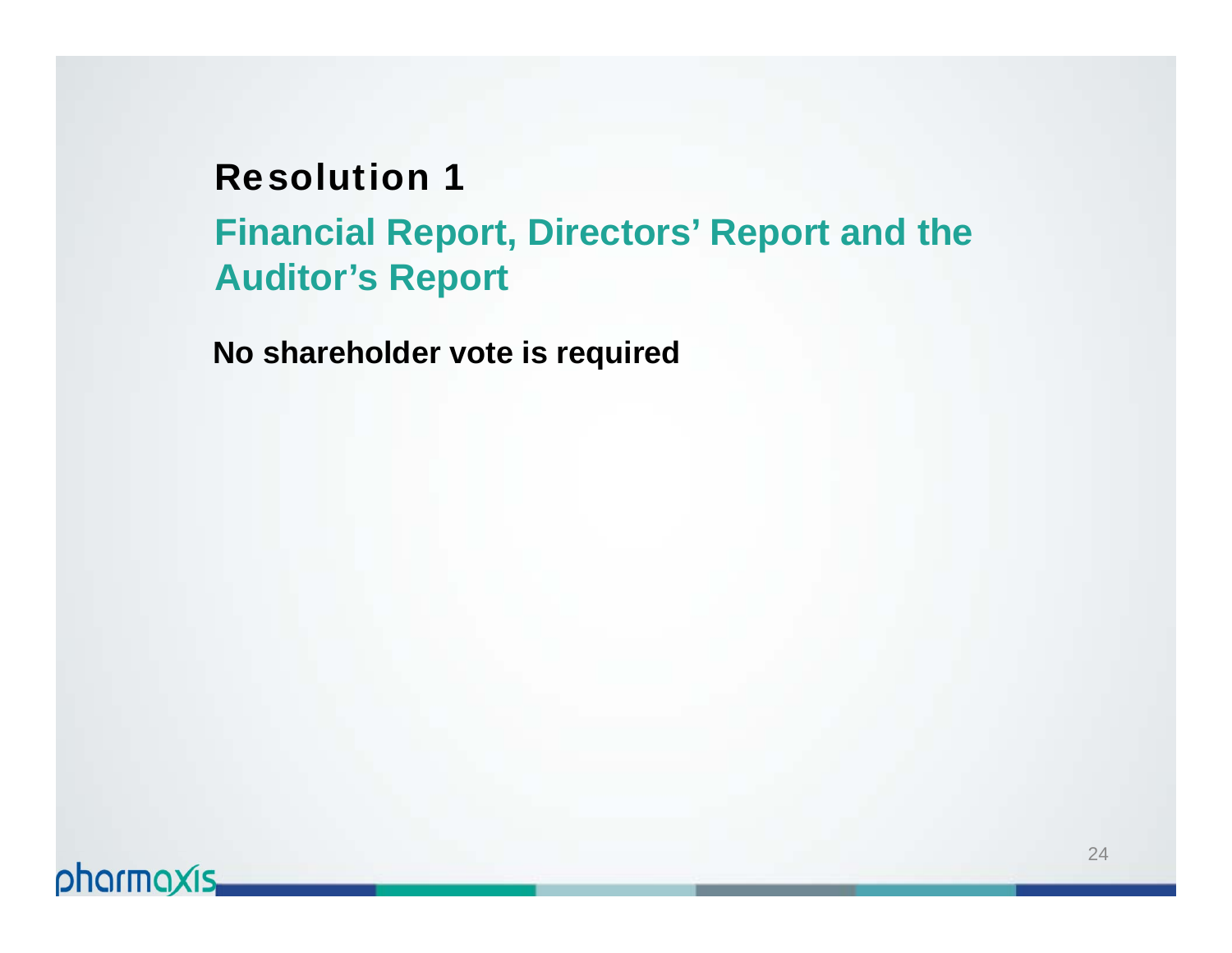# Resolution 2**Adoption of the Remuneration Report**

**Ordinary resolution:**

*"That the remuneration report of the Company for the year ended 30 June 2015 is adopted."*

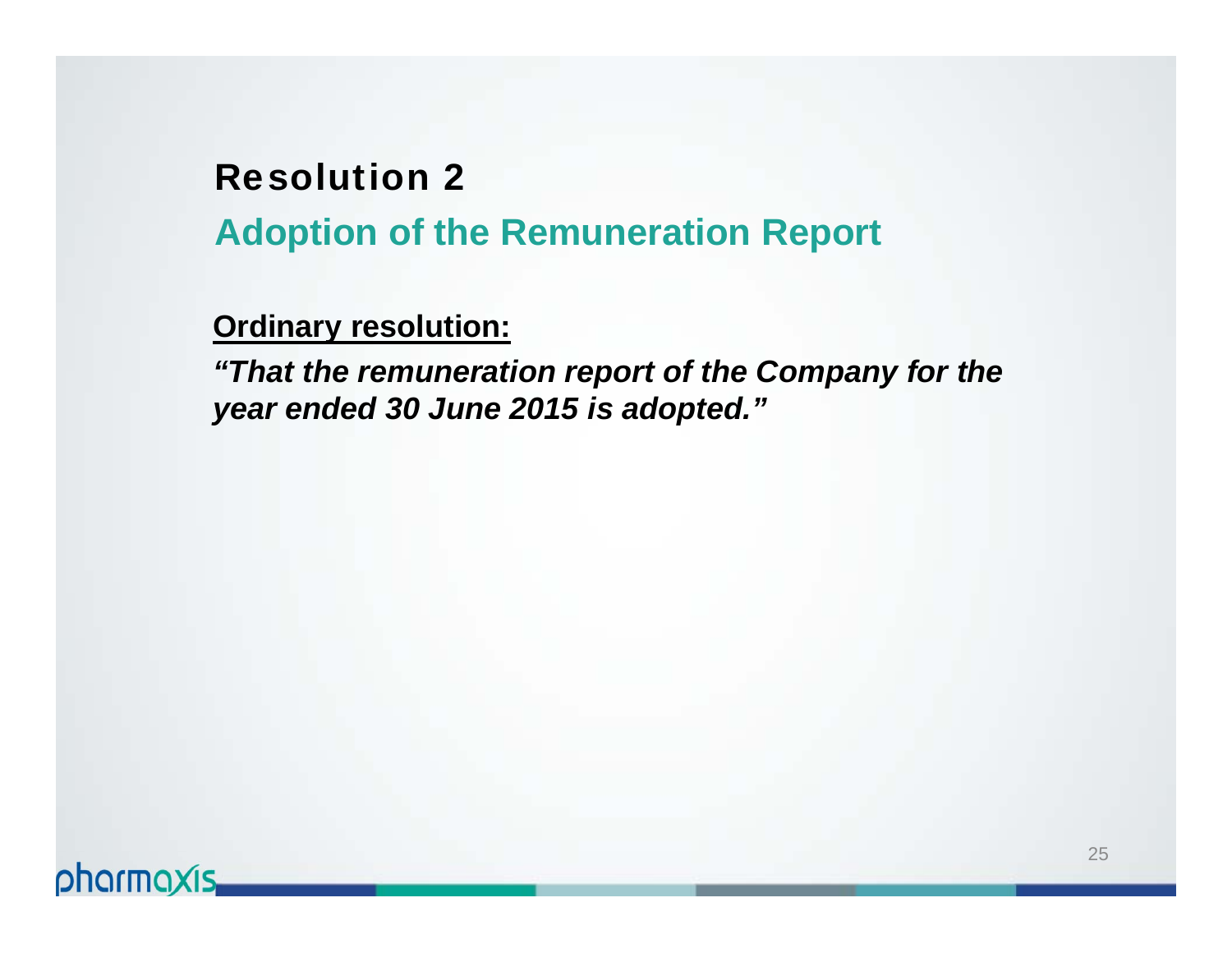### **Adoption of the Remuneration Report**

The Company has received:

- •73,759,088 proxy votes in favour of the resolution;
- 3,313,023 proxy votes against the resolution;
- •276,029 proxy votes abstaining from the resolution;
- •1,286,793 proxy votes excluded from voting;
- • 511,430 proxies able to be voted by the chair/board which the chair/board intend to vote in favour of the resolution.

\* Voting exclusions apply

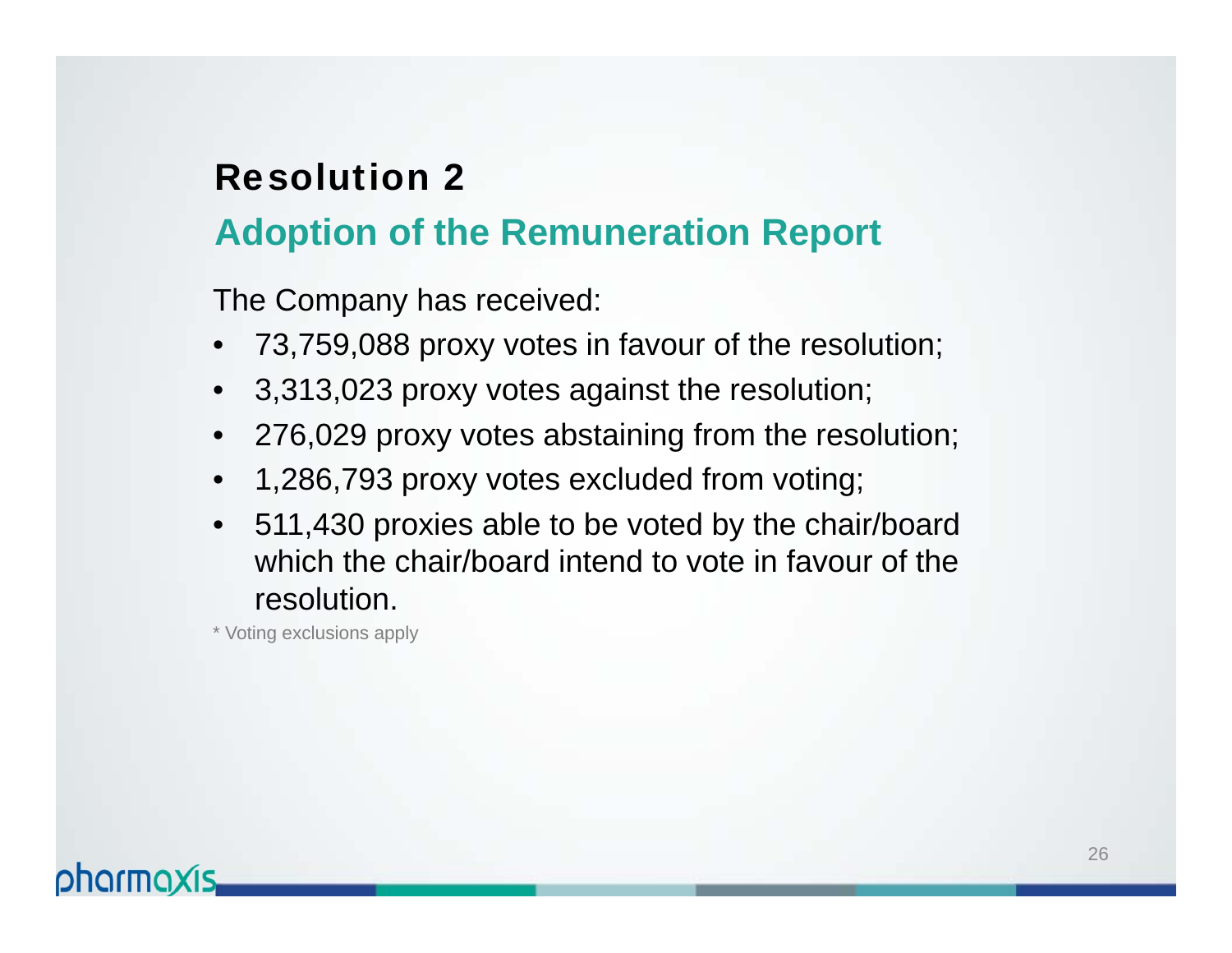# **Re-election of Dr Simon Buckingham as a Non Executive Director**

### **Ordinary resolution:**

*"That Dr Simon Buckingham, who retires and offers himself for re-election as a director of the Company, is re-elected as a non executive director of the Company."*

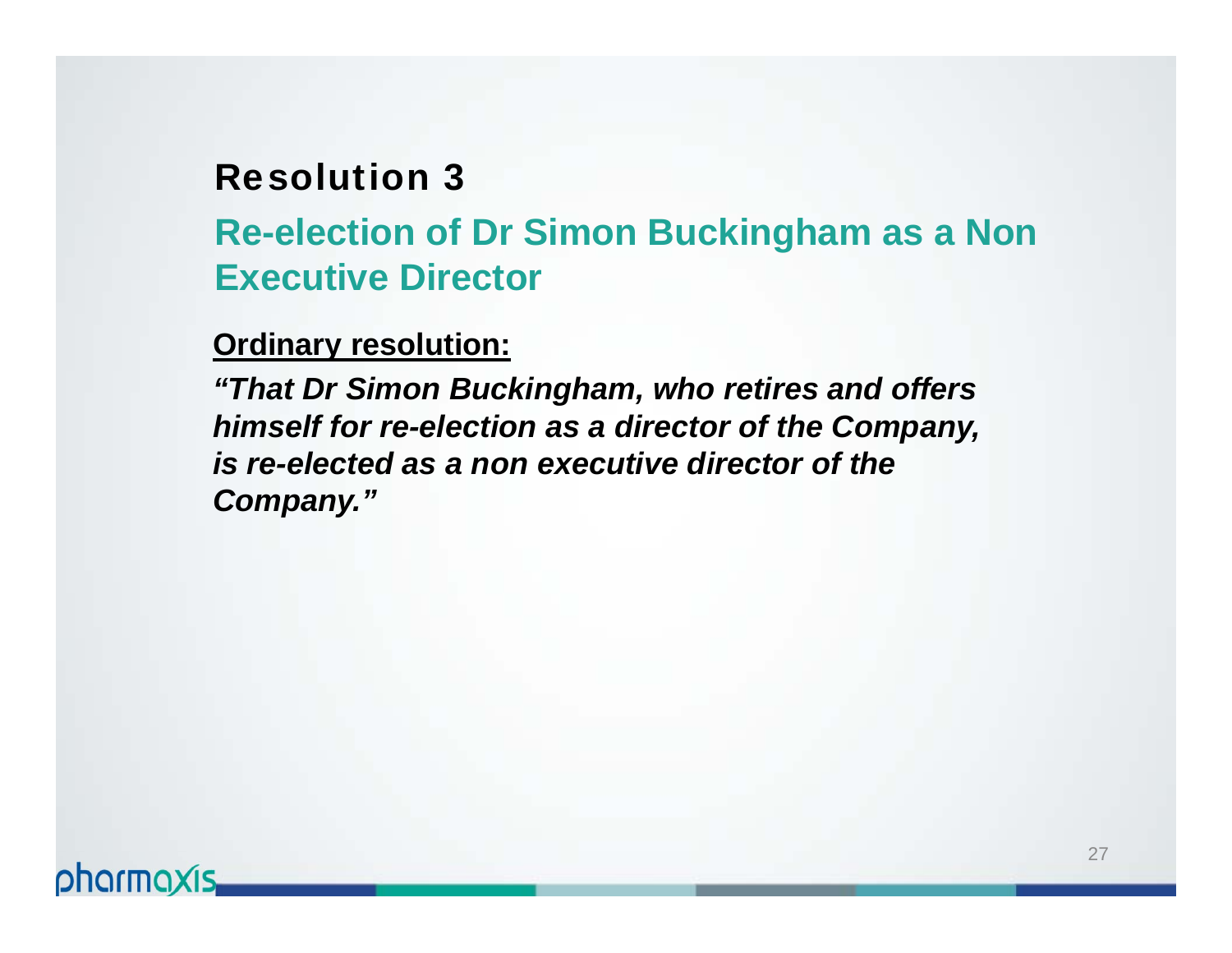# **Re-election of Dr Simon Buckingham as a Non Executive Director**

The Company has received:

- •77,641,416 proxy votes in favour of the resolution;
- •751,219 proxy votes against the resolution;
- 242,298 proxy votes abstaining from the resolution;
- • 511,430 proxies able to be voted by the chair/board which the chair/board intend to vote in favour of the resolution.

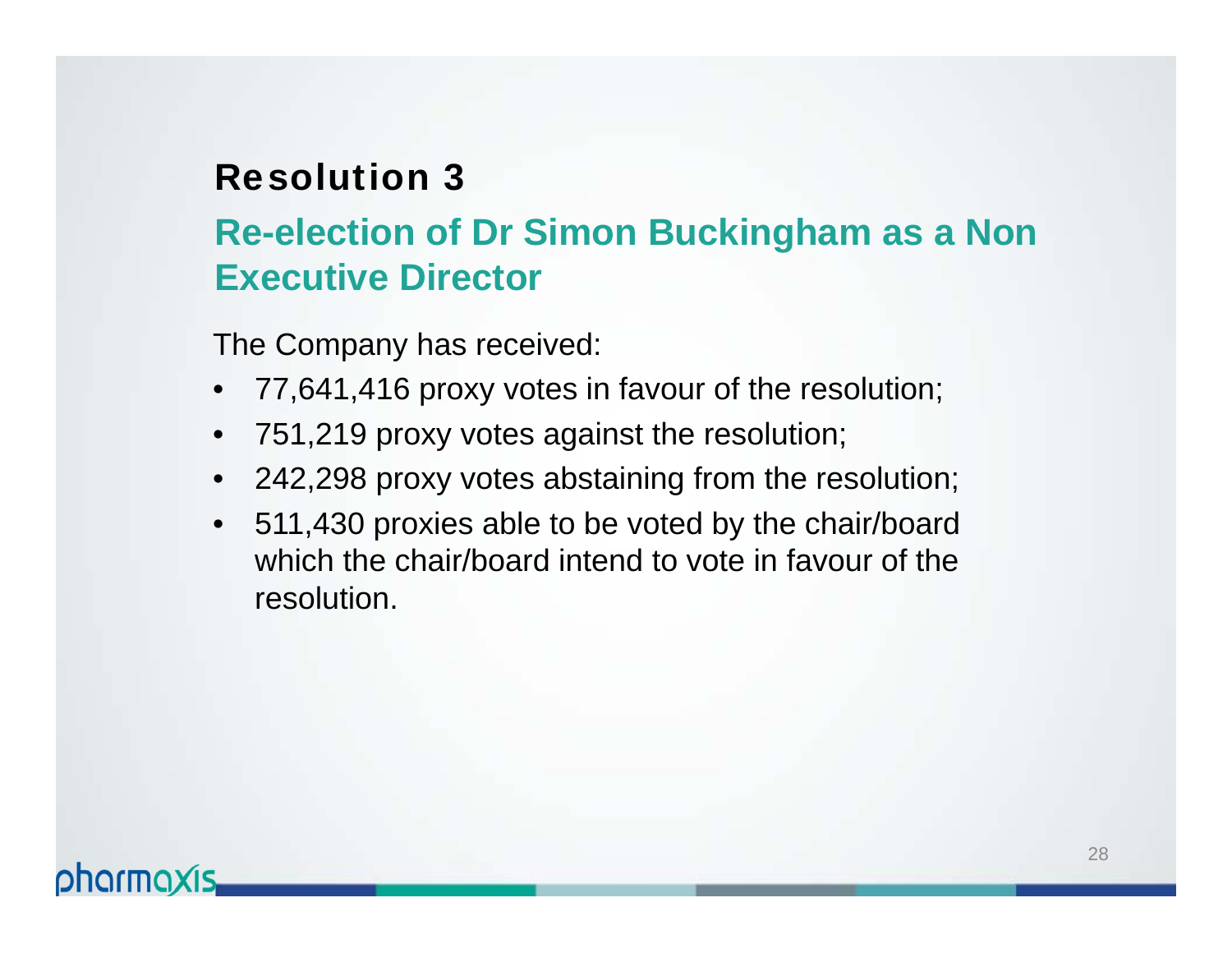### **Grant of Performance Rights to Mr Gary Phillips**

### **Ordinary resolution:**

*"That for the purposes of the ASX Listing Rules and for all other purposes, approval is given for the grant of 1,626,000 zero grant price and zero exercise price employee options (Performance Rights) to Mr Gary Phillips under the Company's performance rights plan, resolved to be granted by the Board in July 2015 and, upon exercise of those Performance Rights, the acquisition of 1,626,000 ordinary shares underlying those Performance Rights, in accordance with the terms of the performance rights plan and the explanatory statement accompanying the notice of meeting."* 

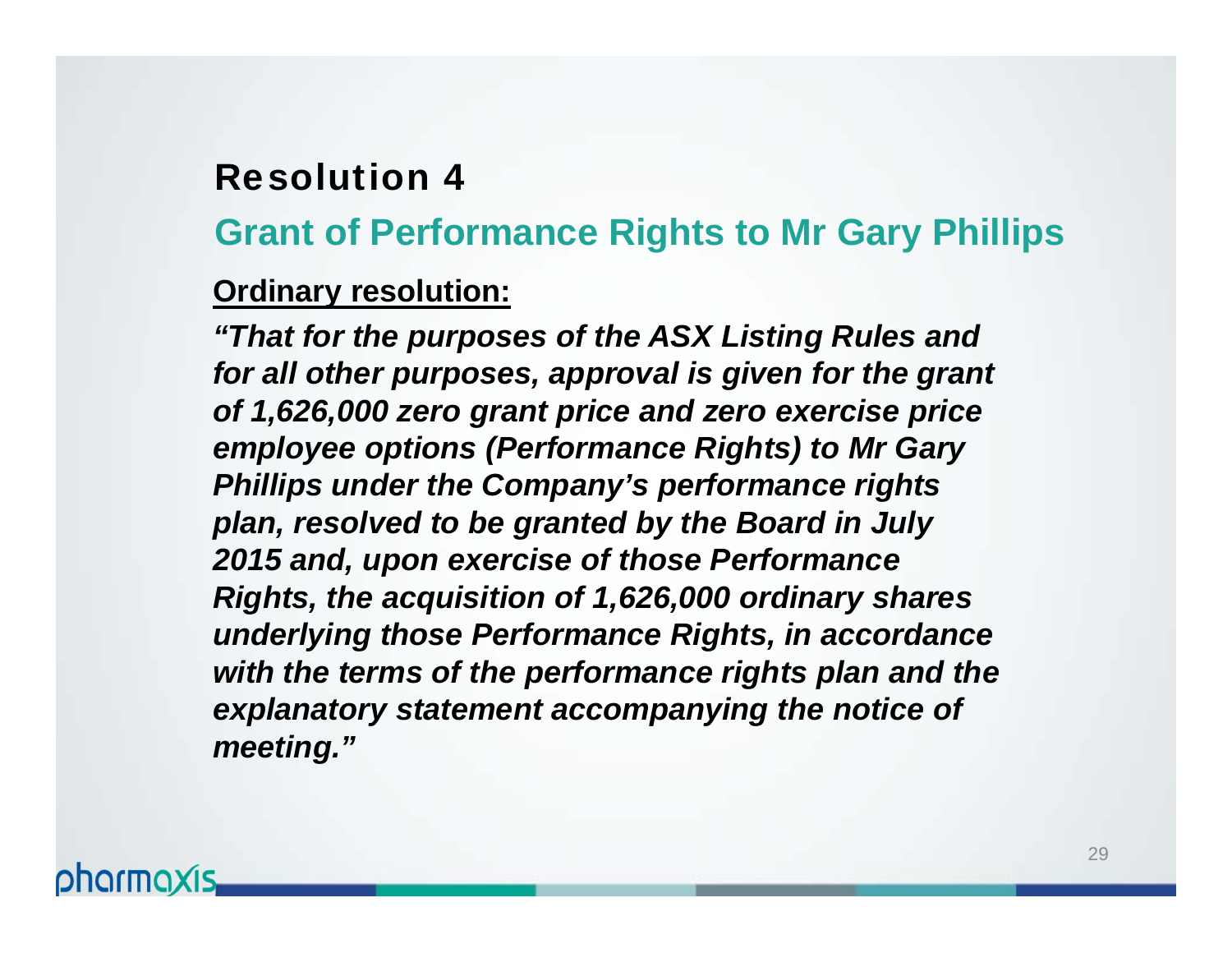# **Grant of Performance Rights to Mr Gary Phillips**

The Company has received:

- •71,607,213 proxy votes in favour of the resolution;
- •6,956,858 proxy votes against the resolution;
- $\bullet$ 14,502 proxy votes abstaining from the resolution;
- •60,000 proxy votes excluded from voting;
- • 507,790 proxies able to be voted by the chair/board which the chair/board intend to vote in favour of the resolution.

\* Voting exclusions apply

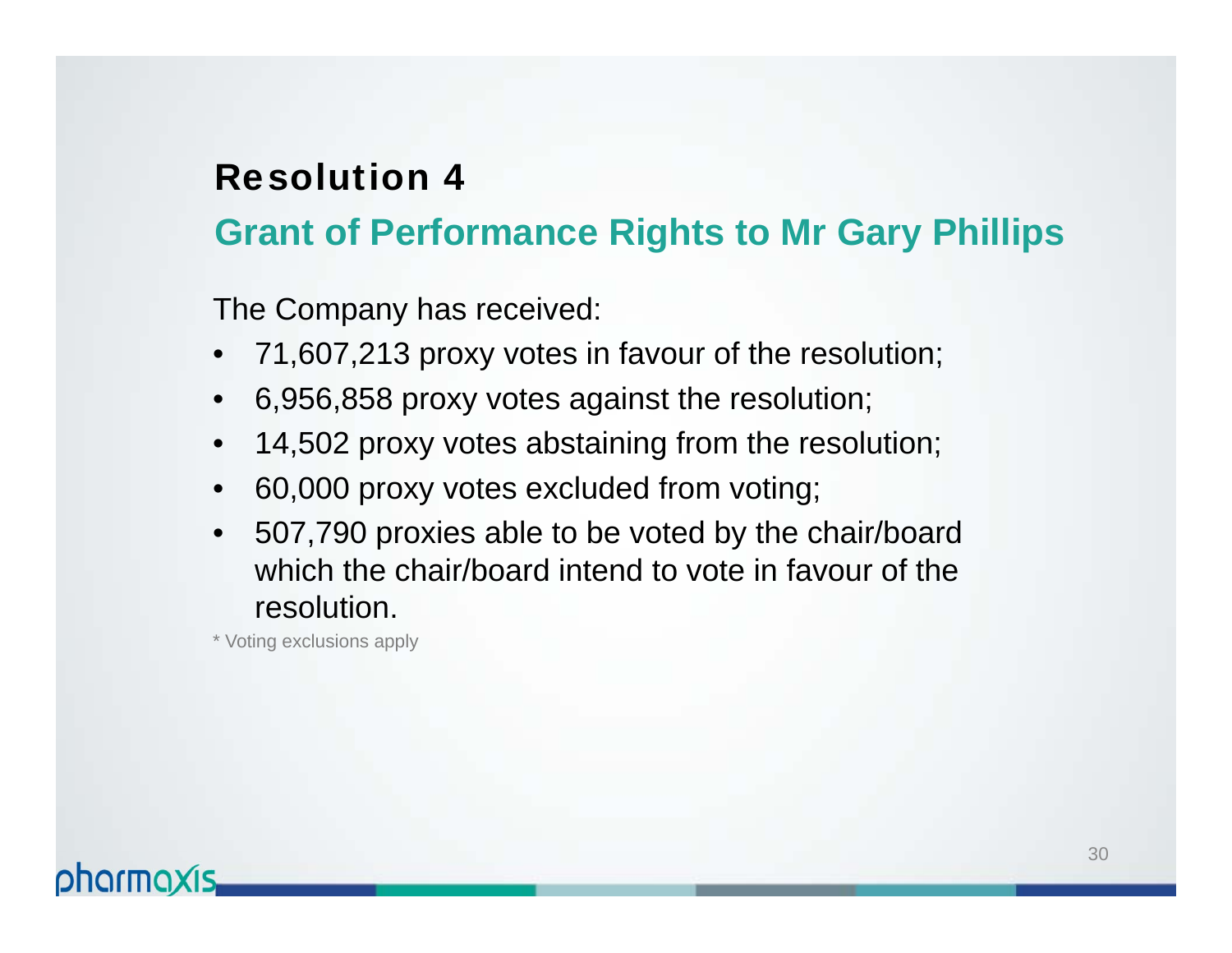**Renewal of Proportional Takeover Provision**

### **Special resolution:**

*"That approval is given for the proportional takeover provision contained in article 45 of the current constitution of the Company to be renewed for a further three years from the date of the 2015 annual general meeting, as detailed in the explanatory statement accompanying the notice of meeting."*

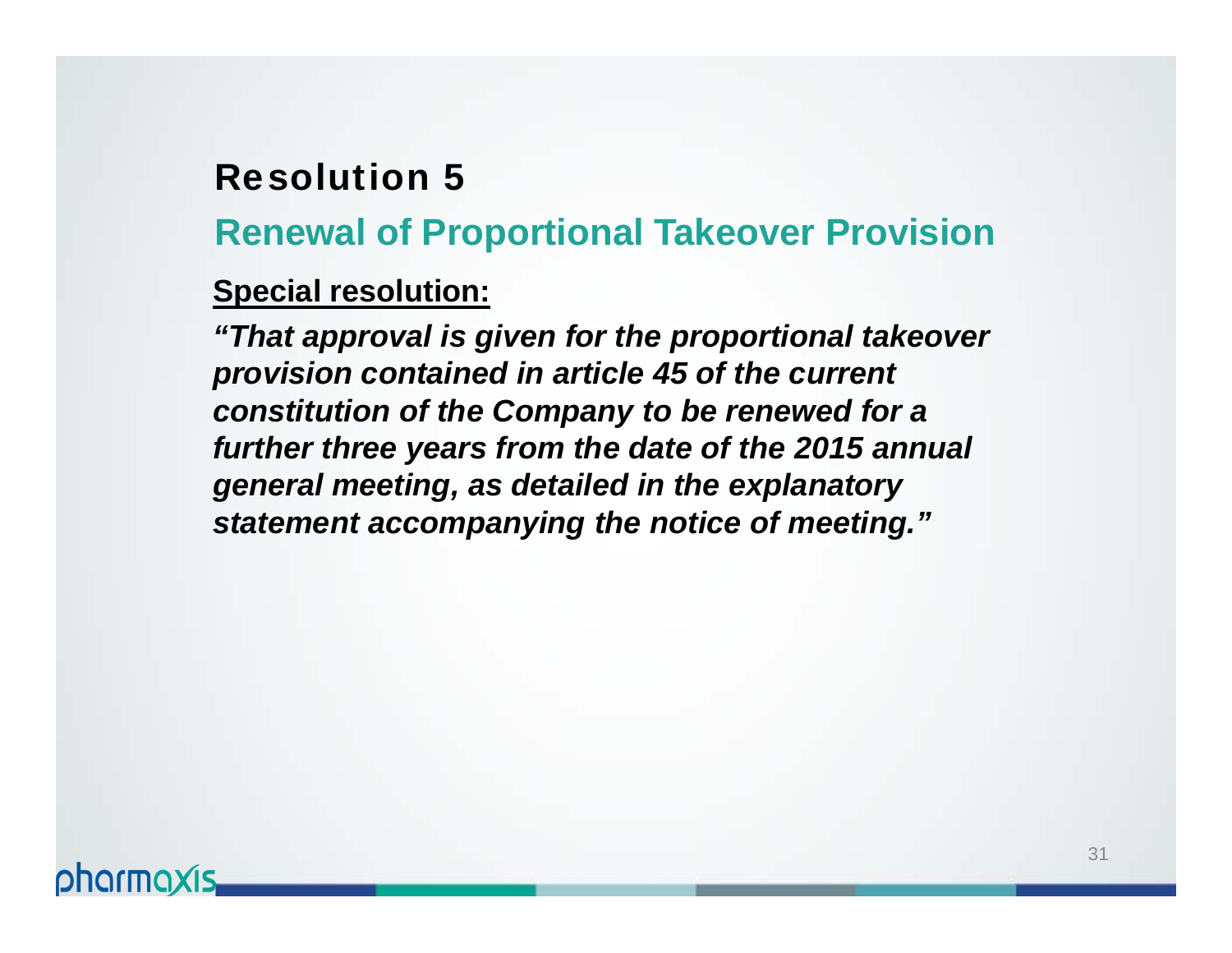### **Renewal of Proportional Takeover Provision**

The Company has received:

- •76,935,756 proxy votes in favour of the resolution;
- •1,406,379 proxy votes against the resolution;
- $\bullet$ 261,798 proxy votes abstaining from the resolution;
- • 542,430 proxies able to be voted by the chair/board which the chair/board intend to vote in favour of the resolution.

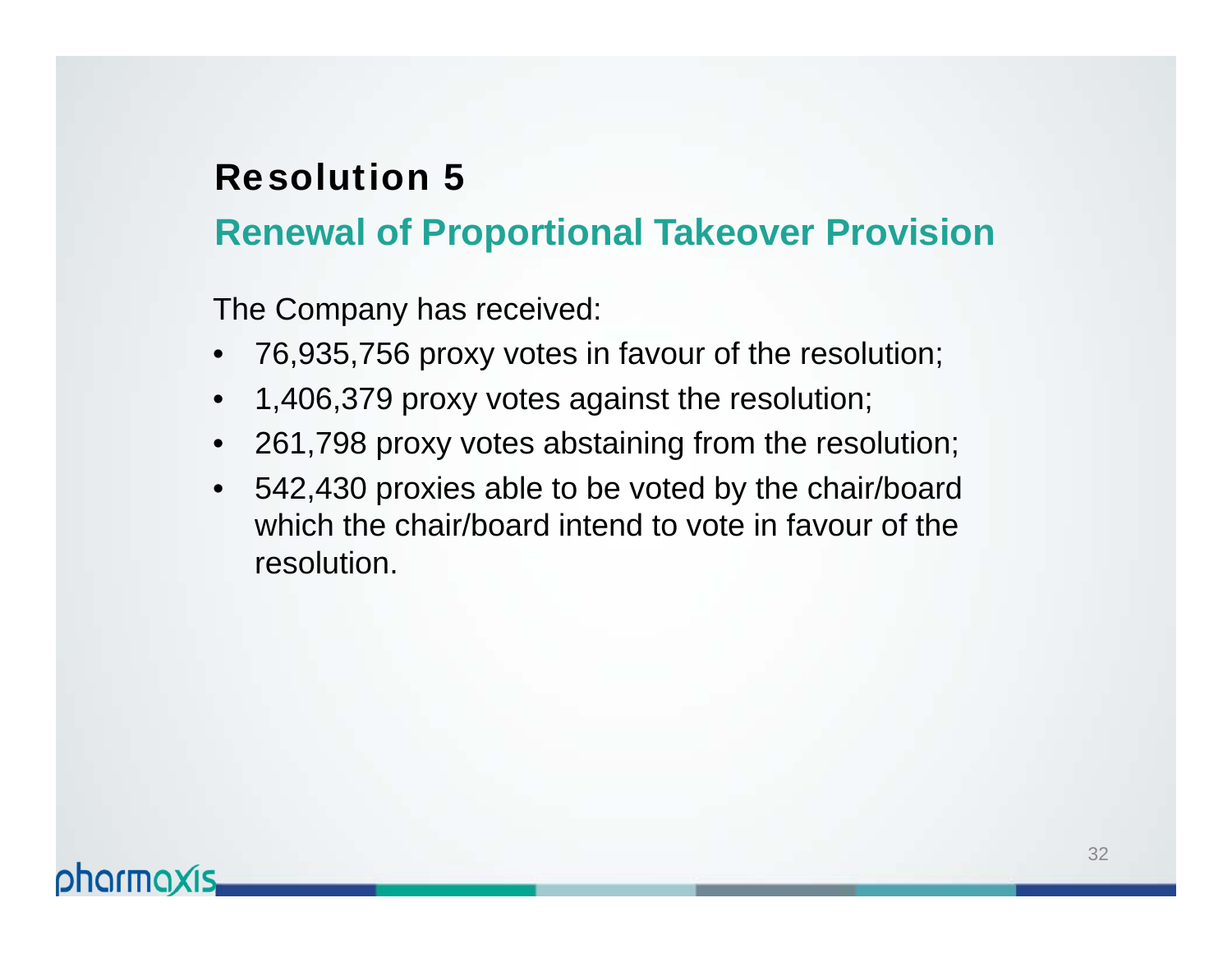# Resolution 6**Amendments to Constitution**

### **Special resolution:**

*"That approval is given for the proportional takeover provision contained in article 45 of the current constitution of the Company to be renewed for a further three years from the date of the 2015 annual general meeting, as detailed in the explanatory statement accompanying the notice of meeting."*

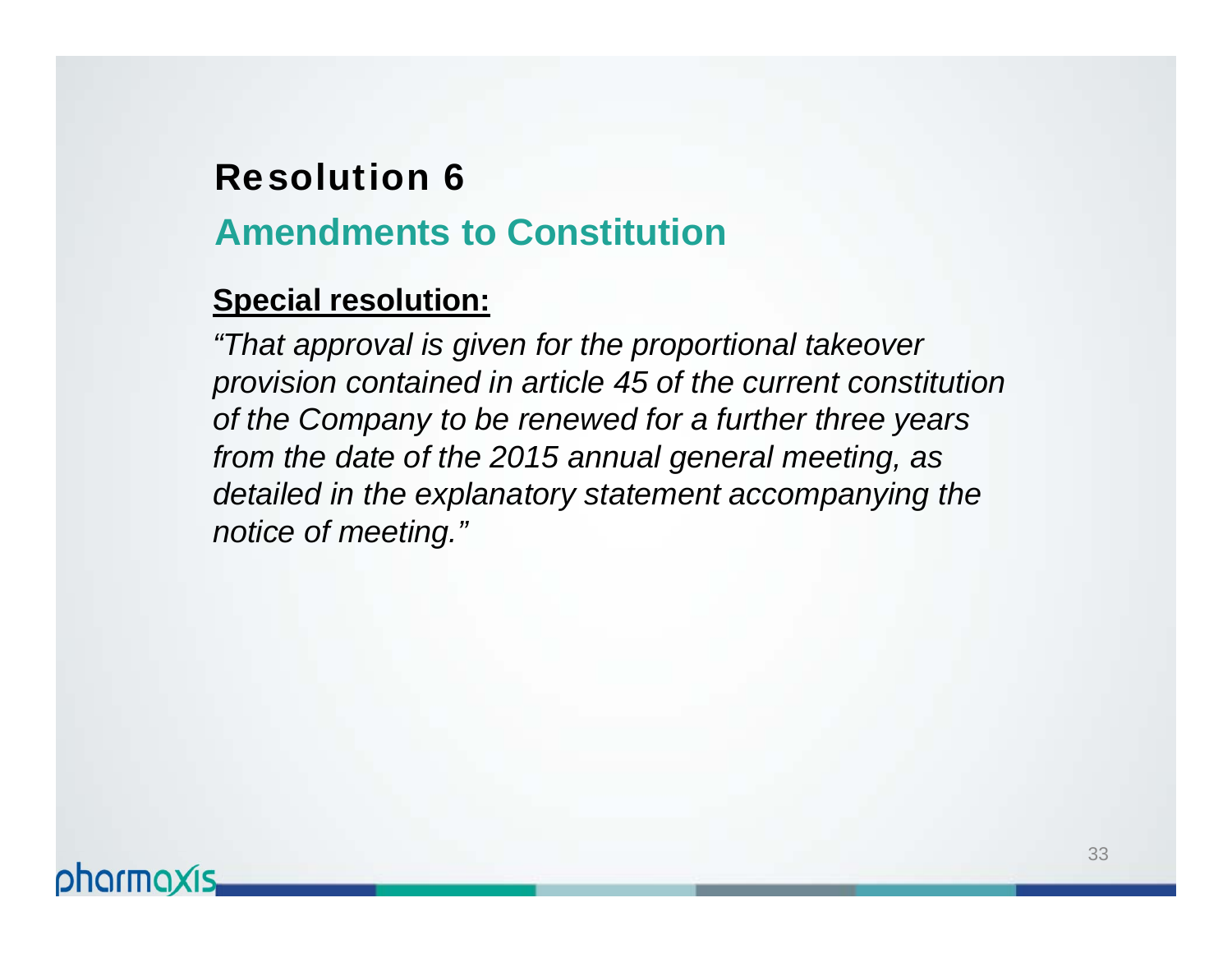### **Amendments to Constitution**

The Company has received:

- •77,149,113 proxy votes in favour of the resolution;
- $\bullet$ 1,393,760 proxy votes against the resolution;
- •95,700 proxy votes abstaining from the resolution;
- • 507,790 proxies able to be voted by the chair/board which the chair/board intend to vote in favour of the resolution.